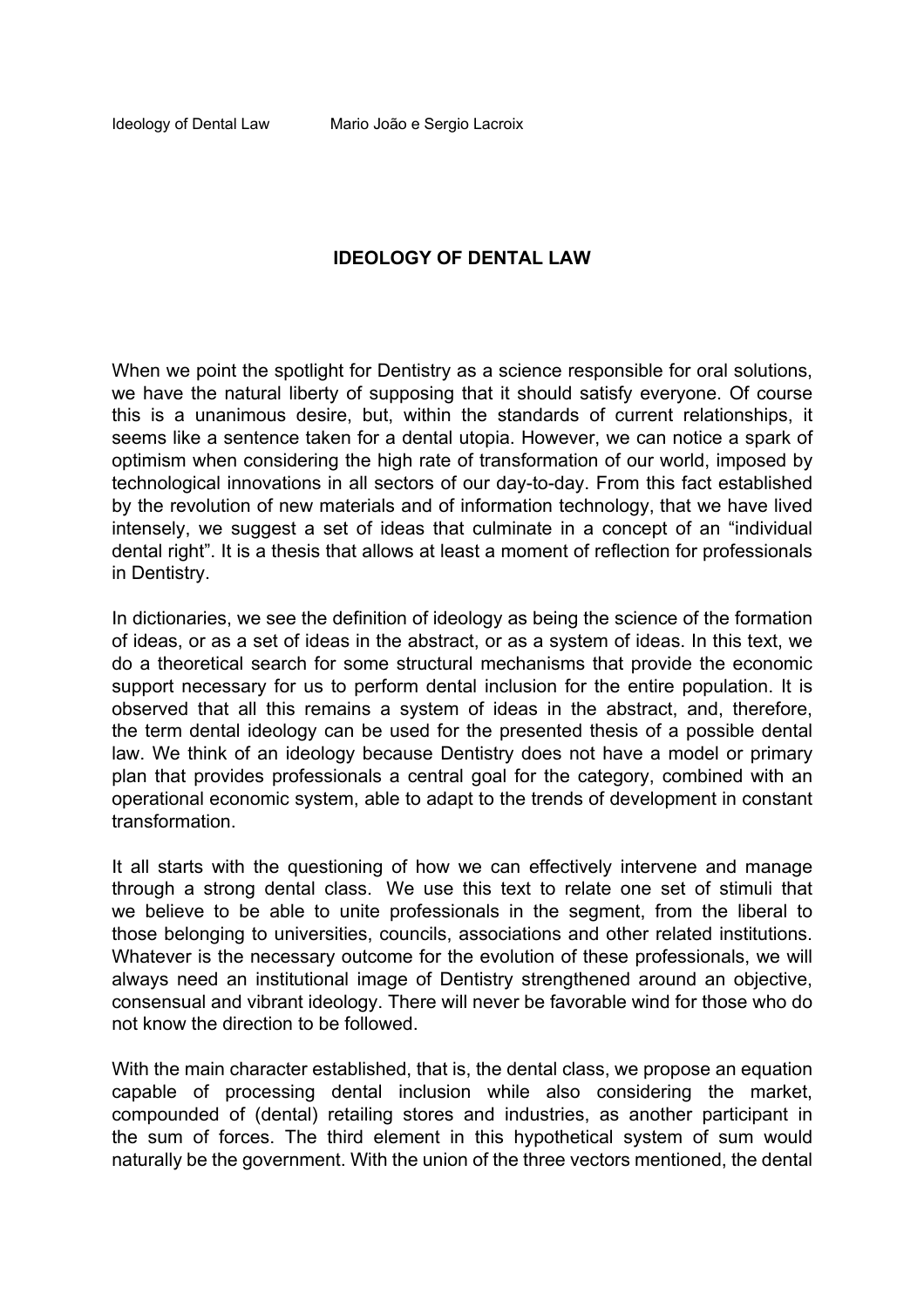professionals, the marker and the government, we can think of some real and lasting result of social acceptance for the population through public oral health.

We present the ideology of a dental law in five topics:

- **I. A Scenario of Dentistry**
- **II. Trend of Sustainable Development;**
- **III. Characterization of a Dental Law;**
- **IV. Self-sustainable Economic Model;**
- **V. Analysis.**

# A SCENARIO OF DENTISTRY

A starting point to try to establish a scenario of Dentistry in Brazil continues to be interpreting the results of surveys conducted by the Brazilian Institute of Geography and Statistics, or IBGE (Portuguese: *Instituto Brasileiro de Geografia e Estatística*), until 2004. IBGE said that we had 24 million people without teeth in Brazil until that date. The national survey of households sample, or PNAD (Portuguese: *pesquisa nacional por amostra de domicílios*), indicated that, by 2003, exactly 27.9 million Brazilians, or nearly 16% of the population, never had a single dental appointment. Among children under five years, 82% had never visited a dentist, and, aged up to nineteen, 22% of individuals also never been in a dentist's office. In rural areas, one third of the residents, or 10 million people, have no assistance.

Many observations can be made from these numbers. The first is that the Dentistry system of segmented market, ongoing, leaves out of dental assistance, practically, one in every six citizens. As for the young, it would be one in five, and four children in five. Any project to reduce these numbers would already be an epic challenge. But there is a reduction of expectation when we see an isolationism of academic and institutional forces and of dental professionals themselves in the country. This would be one of the factors that may explain the lack of an essential dental model or ideology that, at least, didn't leave the sector in the economic depletion as it is.

<span id="page-1-0"></span>The detailed study on the crisis in Dentistry done by Zanetti  $[1]$  in 2000 is a significant analytical framework in the history of Dentistry in the country. It demonstrates the state of tiredness when exposing the precarious economic reality of the professionals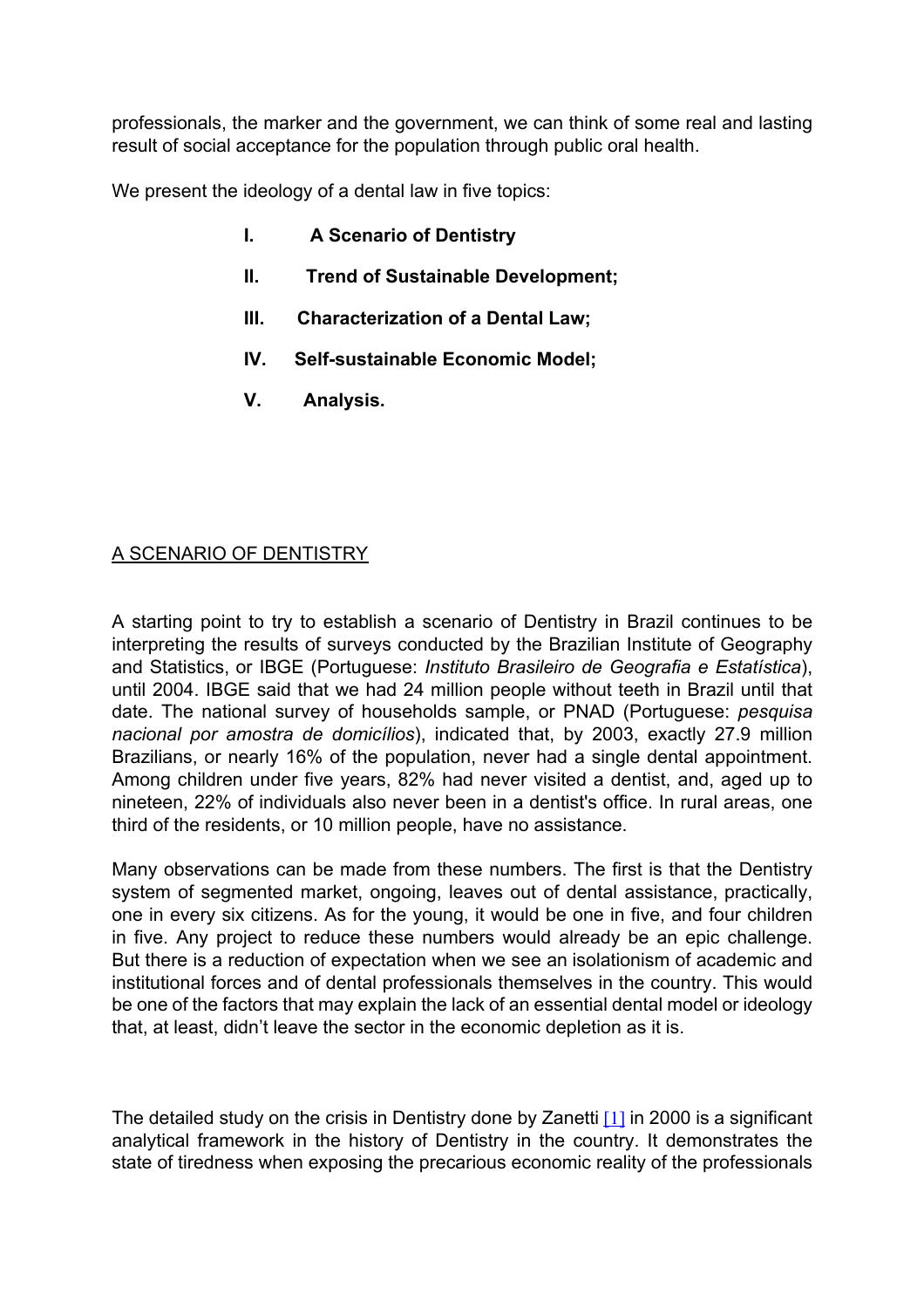from the angle of critical theory in economics. All this before a scenario of capitalist mechanisms revolution, which has been occurring in recent years, and of government actions in public oral health. These actions started from the fluoridation of water supply in 1984, and technical consultations carried out by teams of oral health professionals in residences, initiated in the late nineties.

Searching the Internet on Dentistry, we can even see some private entities developing isolated actions of dental inclusion due to the concern data of the research from PNAD. The public and private sectors are already aware of the importance of oral health in supplementing the individual's general health. Even to end hunger, the first digestion always begins by chewing.

Currently, a consistent line of action of the government can be observed in the sum of programs like *Brasil Sorridente*; *Saúde Bucal Brasil*, which is a survey of oral health status of the population; the fluoridation of public water supply; scientific training and update of workers in oral health; research in collective oral health; epidemiological and health surveillance in oral health; dental assistance integrated by *SUS*; and the system of *Equipes de Saúde Bucal da Família*, or ESB, in which professionals do consultations in households [\[2\]](#page-25-1).

<span id="page-2-0"></span>Attention is called to the figures resulting from use of these *Equipes de Saúde Bucal da Família* (ESB), counted until December 2005, in which they accumulated service up to 59 million people. By the year indicated, 12,602 teams were deployed. Apparently, this public program has efficient mechanisms of action, being able to reduce the numbers of individuals without dental assistance, because it creates a programmatic paradigm to be achieved. That is, you can plan assistance to the needy population within a specified period of time.

However, in the public sector, the resources available for plans like this will always be conditional on the political and electoral issues, and, thus, we have the uncertainty of maybe not be able to assist all the individuals, not completing the ideal dental inclusion.

We can not fail to observe Dentistry in Brazil by the angle of the social-economic capitalist relations that stratify people. Unfortunately we still live with a great contrast in the pyramidal icon of class division. When we consider the advanced Dentistry at the tip of the pyramid, represented by technological innovations that result in refined aesthetics, we distance ourselves from the Brazilian reality of millions of individuals without teeth at its base. This is a Brazilian scenario that should be studied thoroughly by all dental active institutions.

Several factors have caused changes in the life's relations, which help explain the state of economic stagnation in which is the dental healing system of mass market. A critical scenario would point to the complexity of the inertial lack of discussion for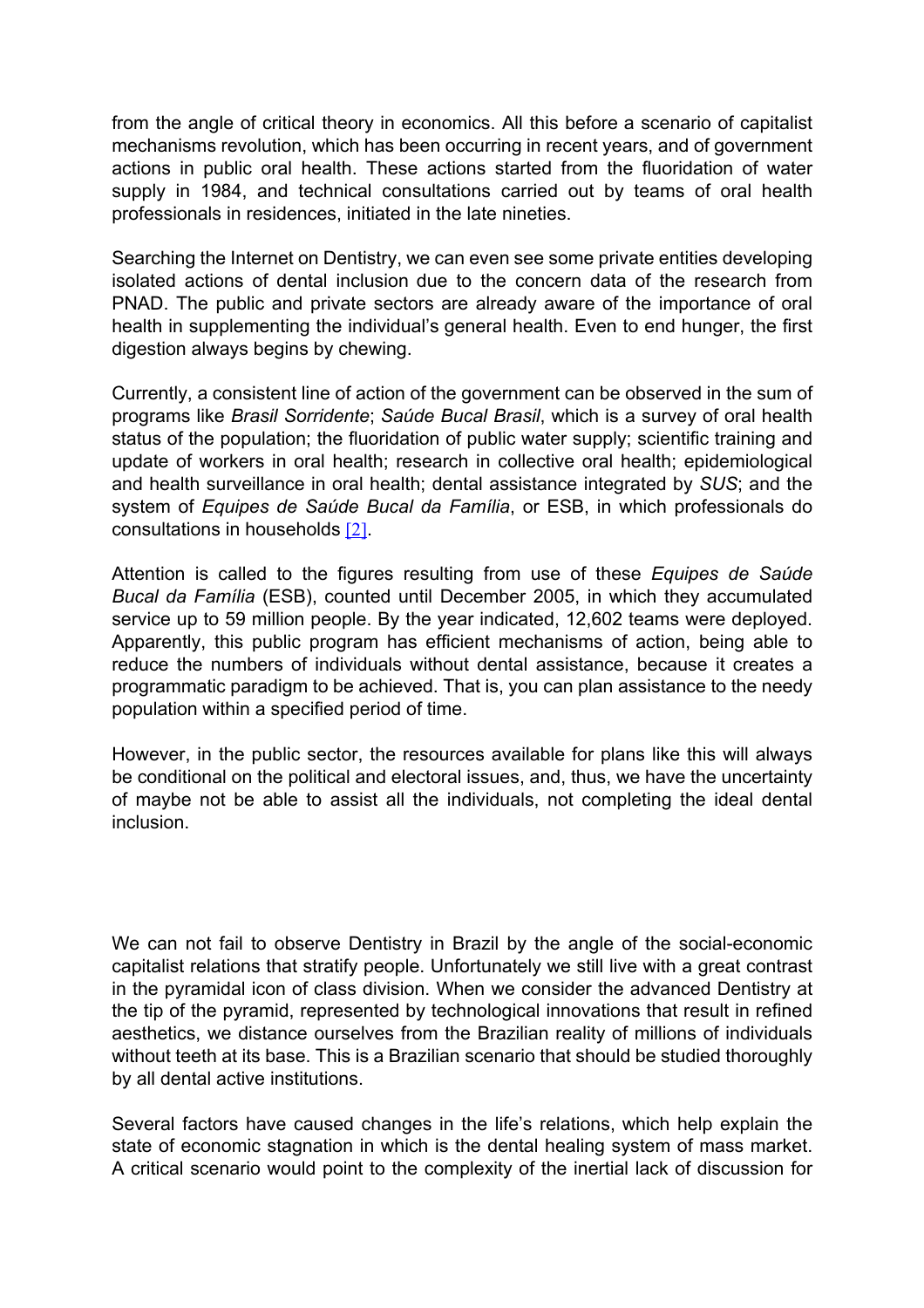a plan of main action to the dental industry. Therefore, we realize how difficult it is to define an overview of Dentistry, because there are multiple targeted scenarios depending on where is the observer.

In the point of view of dental surgeons who make their differentiation by technological innovations, there is a continuity of situational practice to raise the values of their services to the maximum. But most professionals live the crisis because they realize the imbalance between supply and demand for dental services from the low turnover in their offices.

But really great crisis live millions of Brazilians who have neither cultural nor economic conditions of having a minimum of oral health. This seems to be the scenario in which the dental institution should work to find, urgently, solutions for these people. We must think of some sustainable development trend, which satisfies favorable conditions for a new professional flowering, combined with social satisfaction of the population.

### TREND OF SUSTAINABLE DEVELOPMENT

History shows that relations between people are being changed, over time, due to significant facts or important technological advances that occur. We can note several relatively recent landmarks that shape the behavior of mankind, as the French Revolution, Industrial Revolution, World Wars, atomic bomb, microscopic domain, new materials revolution, information technology, Internet, mobile phones and many others. Similarly, the nation's internal landmarks define the regional way of functioning of the patterns of relationships, of the societal orders and of the regulatory mechanisms. We realize that the main changes that occur in the evolution of society are reflected in the behavior of Dentistry.

The Brazilian Dentistry has its landmarks clearly visible. The dental healing system of mass market began to be introduced in 1900; had its consolidation between 1930 and 1960; the expansion or "Golden Age" took place from 1960 to 1980; and the phase of crisis and exhaustion began in 1981. Since the eighties there is a retraction of this type of system because occurs a drastic reduction of dental services, and, thus, the loss of the characteristics of the mass market. Therewith begins the imbalance in the relationship between supply and demand, and we see its transformation in a Dentistry's segmented market system.

Some areas still experience economic vigor, like those which differentiate their professional services with specialized courses, master's or doctorate. Others create clinics companies and manage multiple professional in series. There are segments that concentrate covenant and credentials of major institutions. Some use marketing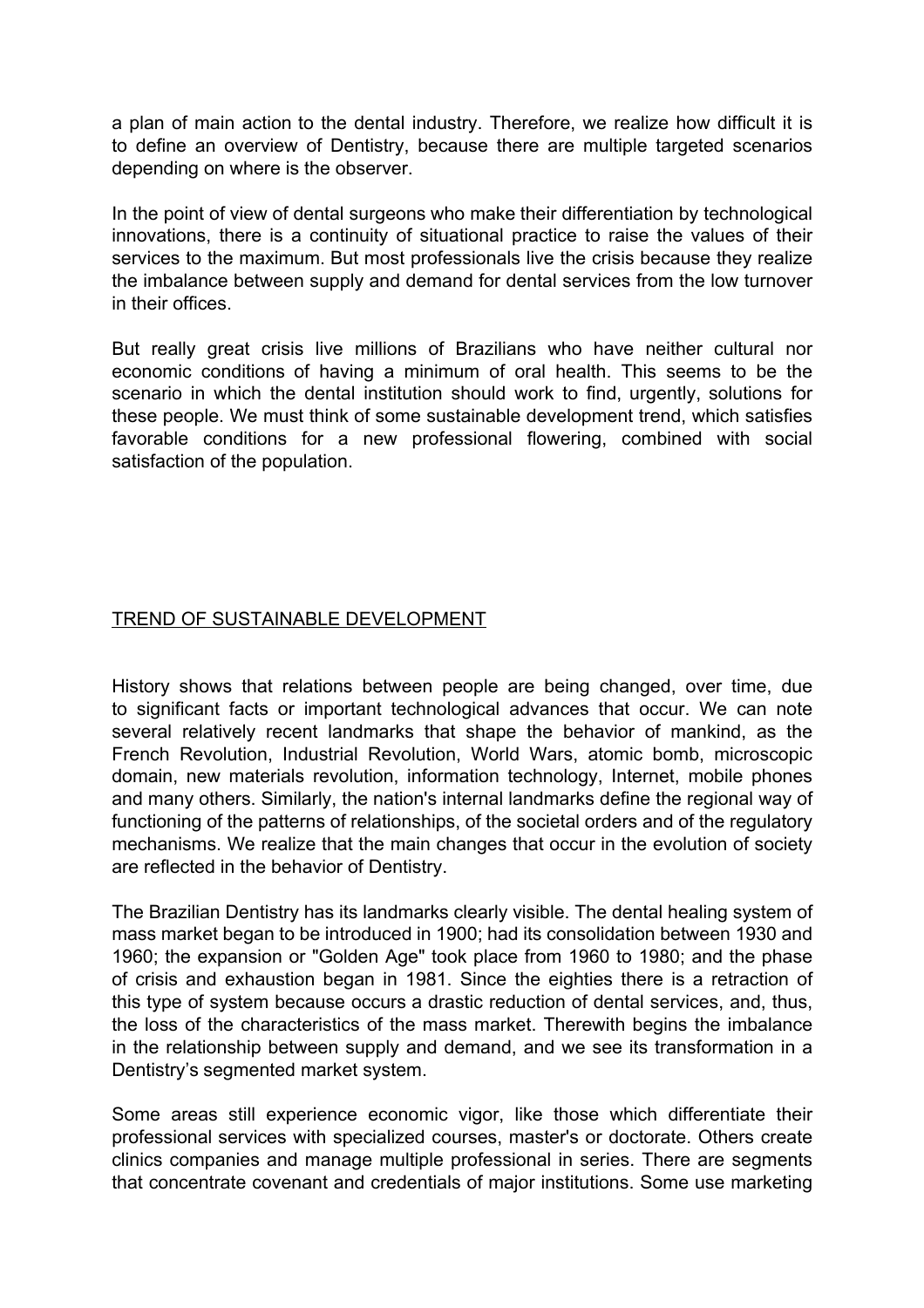strategies and preventive agenda to attract and make faithful patients. Esthetic Dentistry composes the edge segment of technological innovations.

However, there is an interesting fact to be observed. In 1970, we were 90 million Brazilians. Dentistry was living its "Golden Age". Logically, there should have been an expansion which should have, at least, doubled the demand for dental services, because in little more than thirty years the population doubled to 180 million. What led Dentistry to depletion?

A set of events that occurred from the eighties explains the phenomenon of retraction of Dentistry. Initially, the country's economic recession, which began in 1981, was a first braking factor for dental services. In 1984, preventive actions and promotional programs for self-care in oral health were initiated in public and private spheres. Mainly the fluoridation of public water supplies and the inclusion of fluoride in toothpaste. In little more than a decade these actions have altered the record of the history of caries in permanent teeth of twelve-year-old children (*CPOD*), which is the parameter of international measurement, reducing it dramatically more than five times from six to eight cavities per child, before 1980, for one and a half, greatly improving the endemic standard of tooth decay in Brazil.

Although there have been the phenomenon of population doubling, the number of tooth decay was reduced substantially by fluoride. Adding to this, the increase of the number of people with cultural and economic capacity to purchase oral rehabilitation was not significant enough to keep the dental healing system of mass market system fully functioning. To compound the crisis, the costs of services have been maximized to offset the reduction in demand. Of course, there is a discussion of the main causes and their effects that resulted in the reality that we have today in relation to the dental landmarks cited in the preceding paragraph. But fact is that the balance in the supply and demand for dental services was lost.

Nowadays, we check the symptoms of a period of stagnation when we realize the characteristic vacuum of the finding of the crisis on a lack of professional flowering. Surely, a stage of search for new economic models of oral health will come, considering that the private sphere has lost the ability to self-regulate the system and the public sphere has its limits. Although the public sphere gains boost with preventive actions, such as exposing the population to fluoride, and has being seeking solutions with a set of programs coordinated by the Ministry of Health, as mentioned in previous thread on a scenario of Dentistry, there is always the alignment of the executive power with the partisan electoral goals that may introduce uncertainties.

However, we observed a significant result of government actions in oral health. The *equipes de saúde bucal* (*ESB*), which make home visits, have been the Brazilian solution for our specific problem of dental inclusion. However, there is a conceptual conflict or a limit to the actions of the public sphere. The government is not an expert on teeth. It is the dental institution which is responsible for dental solutions. Everything indicates that it is proper to the consensus of the sum of the institution's professionals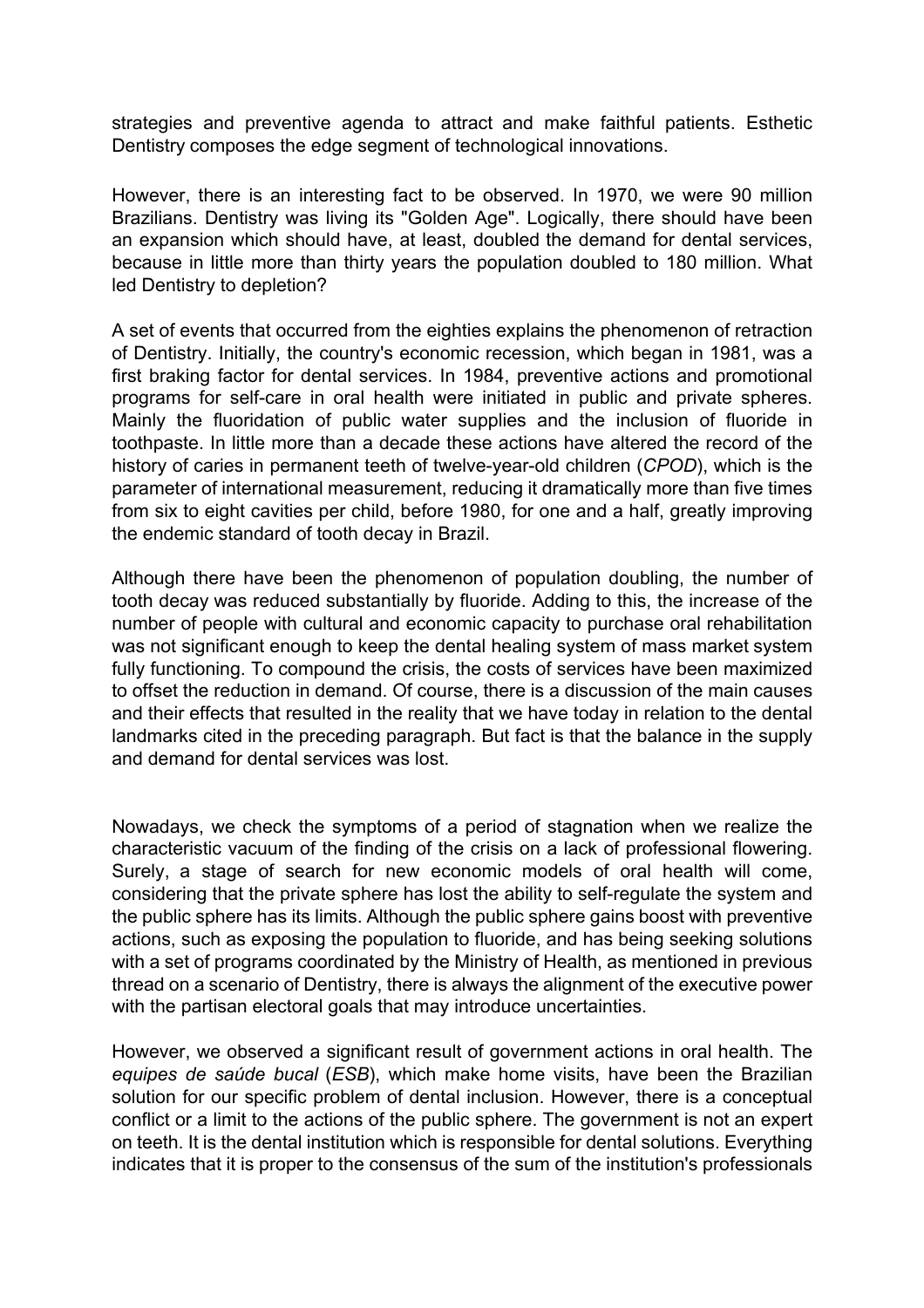to discuss and find an ideal model that produces the political, economic and social actions necessary to a self-sustaining agenda.

It is clear that the government should be a dental institution in the sum equation, not the central dynamo of all solutions and actions. Following the mathematical metaphor, the equation is complete when we consider the dental market as another term in the sum of forces, and so, all together with the organization specialized in oral health may seek the increase in the number of individuals included after the equal sign of the equation.

This is the central challenge. What equation or dental model would be capable of triggering a process of political, economic and social transformation in the sector, to lead to Dentistry to perform a sustainable dental inclusion and extinguish tooth extraction in the country?

The first clue we have for the demand for this model is the sustainable development program in progress. It is the most sensible solution we have at the moment for the evolution of modern societies. It appears that many generations will still hear about it, because it is a conscious movement that relates the limits of technology with the wishes of society. The main goals of the program are: (i) minimization of energy losses; (ii) minimization the use of materials; (iii) minimization of environmental impacts; (iv) provide adequate social satisfaction.

We note that these goals clearly indicate a primary concern of man with natural resources, in a clear relation with the instinct of self-preservation of the species. The analysis of goals reveals a care in preserving the natural cycle of the planet, witch is necessary to maintain our technological development in progress.

For example, we already know that energy means finite resources and environmental impacts. Materials are equally valuable for their limited origin, since they are physical resources, and still bring out the problem of exponential increase in garbage. The contemporary understanding is unanimous on the need to avoid environmental impacts. Finally, the search for social satisfaction suggests the "*return of technology to people*." This is the aspect that really draws attention to the point of view of Dentistry.

The segment of Dentistry has no problem with extreme costs of energy. The amount of materials used is negligible when compared with sectors that make large extractions and discharges. It doesn't cause environmental pollution. Where do we enter in the context?

Dentistry is an exchange system in life's relationships of man to man. So, the visible path that remains for Dentistry to contribute to the development of society is the social satisfaction. Of course any statement allows its discussion, but the 28 million Brazilians outside dental inclusion need, urgently, that Dentistry quickly agrees with some trend and starts the next phase of action. This would be the second clue in the search for a model of sustainable Dentistry, because it confirms modern dental technology's need of returning to people.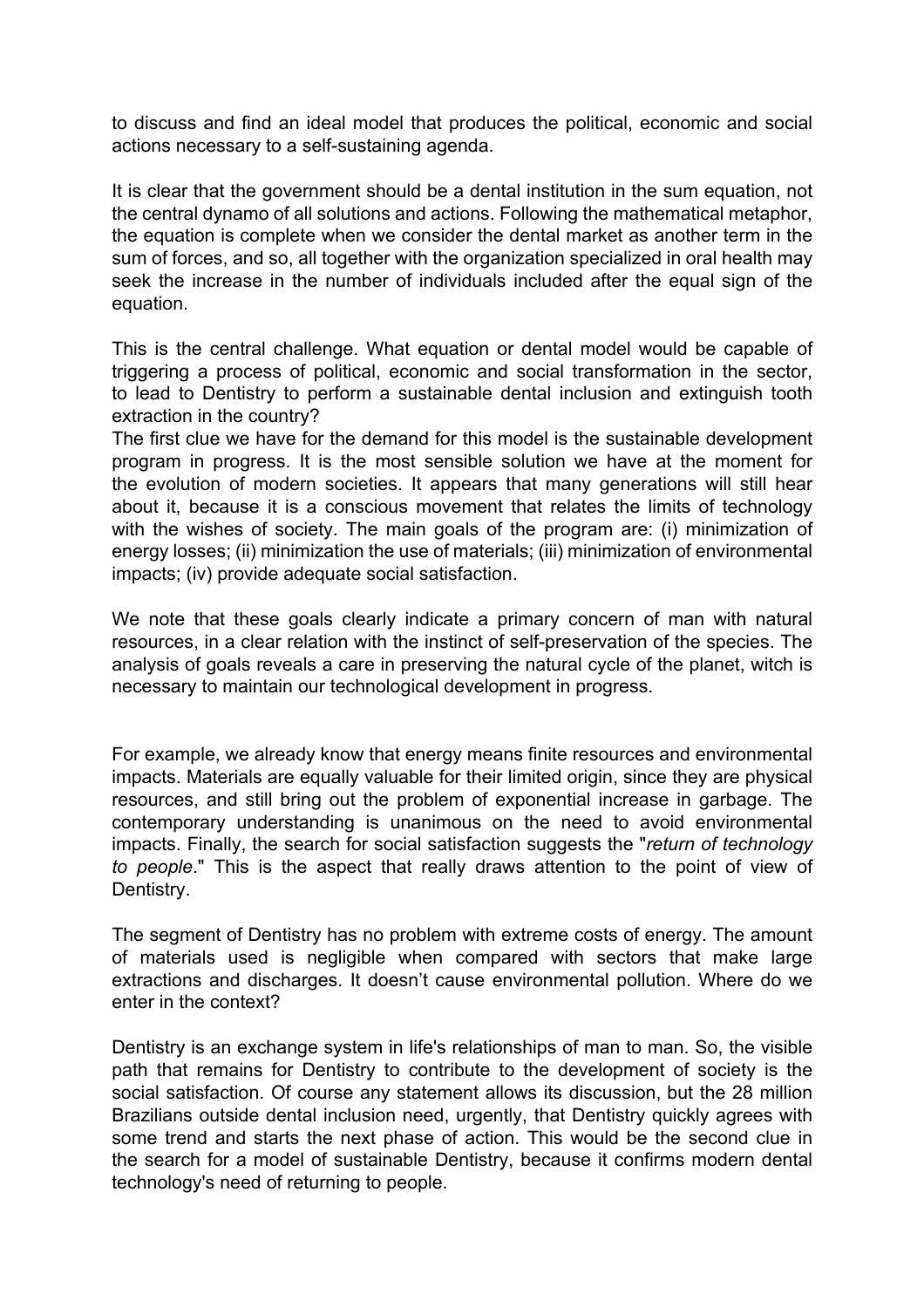Therefore, whatever is the ideal model of development to be found, it must contain the ingredient of the trend to be sustainable. We already know what sustainability means to produce adequate social satisfaction. But, as we saw in context, this is the goal that Dentistry can do better in the string of development. So the target or limit of a dental model's performance can be defined: it is a finite number of individuals who have no access to dental inclusion under normal conditions of their life's relations, whether for cultural or economic reasons.

This occurs because any different result from assisting the entire population will not satisfy the dental class. We face, then the convergence of ideas that all people can theoretically be assisted. So we will make a statement that one day may also be true: "*the life's quality of individuals should include their oral health.*"

The final thought to close this cycle of ideas is to find a central encouraging factor for the thesis of a dental model of development, which provides satisfaction guarantee for population's oral health, professional flowering, growth of the dental market and eye-catching numbers for the government's policy which deploy it. Just in terms of suggestions, we conclude that the best lever to move a hypothetical model as this would be to create a new right for citizens. In our specific case we can imagine, then, an unprecedented dental law.

This would be a historic achievement of something very significant to people. It would act as a factor able to light and maintain a flame illuminating the north of a conscious and responsible project for Dentistry. As all this would be a set of ideas in the abstract, we can call the introduced concept as a model or ideology of a dental law.

## CHARACTERIZATION OF A DENTAL LAW

We channeled all the arguments so far to give light to the suggestion of a dental law. Here we are to characterize it, noting, however, that it is something still in its gaseous state. Of course we can not achieve, at this moment, a very high level of detail. But we will do a theoretical description of the elements that would act as incentives for setting up a possible new law.

The first element to characterize a dental law would be its own creation as a federal law. The first paragraph of this law would need to contain the main stimulus device: *"all individuals have the right to basic dental care*."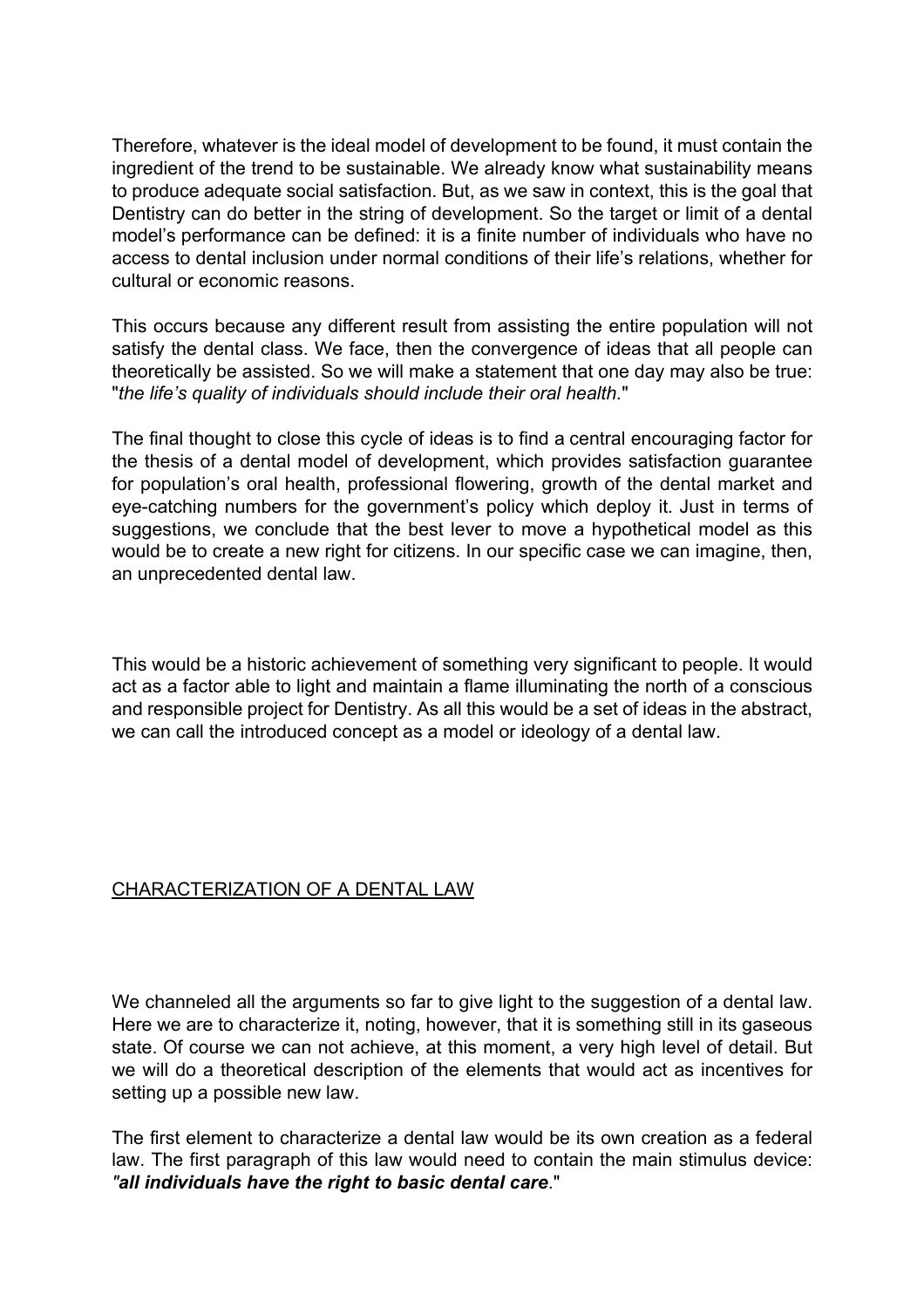Only this initial stimulus would have the power to unleash a process of joint actions in sequence, which would unite the public and private sectors in a common goal: perform dental inclusion at any cost. Something similar to release a dammed river on top of a waterfall. The effect of a law guaranteeing the right to oral health would be like a Ground Zero, signaling the start of the feasibility of the hypothetical model in study.

The second element is the action of the law itself. The second paragraph of the law would have to describe the stimulus to this right: "*basic care of individuals include the right to an annual visit to a dental surgeon.*"

Many observations and analysis can be drawn from this second stimulus. The first significant fact is that there would be a race of people to dentist's office. The second fact is that dental inclusion can be made, literally, by itself, self-powering the process. The third fact would be the effective realization of a new service by the professional, who would not do it if there was no new dental law. After all, without people in relationships, there is no market. At this point, we believe in creating a currency on the right of consultation, as an asset to be conquered by the professional, and we would call it "performed dental credit", or CDR, (Portuguese: *crédito dentário realizado*), which could be exchanged with prosthetic laboratories, dental retail stores, taxes and other market institutions.

The third element of stimulus would be to give life and legislative support for the currency of "performed dental credit" by the professional. The third paragraph of the law could be: "*the professional who provides basic assistance to an individual, asserting dental law, gets paid for his work a currency per provided service, called performed dental credit (CDR).*"

This mechanism would be able to measure the magnitude of dental care in process by the number of already established dentist's offices throughout the country, and would create a new exchange currency with unique value for the dental market. Many economic possibilities may be dismembered from this concept, and, later in the text, in the topic of self-sustaining economic system, we will do further analysis.

The fourth stimulus to dental law would be to create a **personal booklet of dental visits**, similar to what is already done with the vaccination of children. The difference, today, is that this booklet could be done electronically. On the first visit the person is registered in the system and, in each new assistance, his personal clinic information would always be accumulated and updated by the electronic form. A record of the dental care's history of the individual as this can be printed at any time, which does not occur with the vaccination's booklet of children, which deteriorates over time. The individual booklet would represent the ownership of the dental law, physically, in the hands of citizens.

The fifth stimulus would be the use of information technology to create a **system of registration and compensation of credits**. Without it, the suggested model could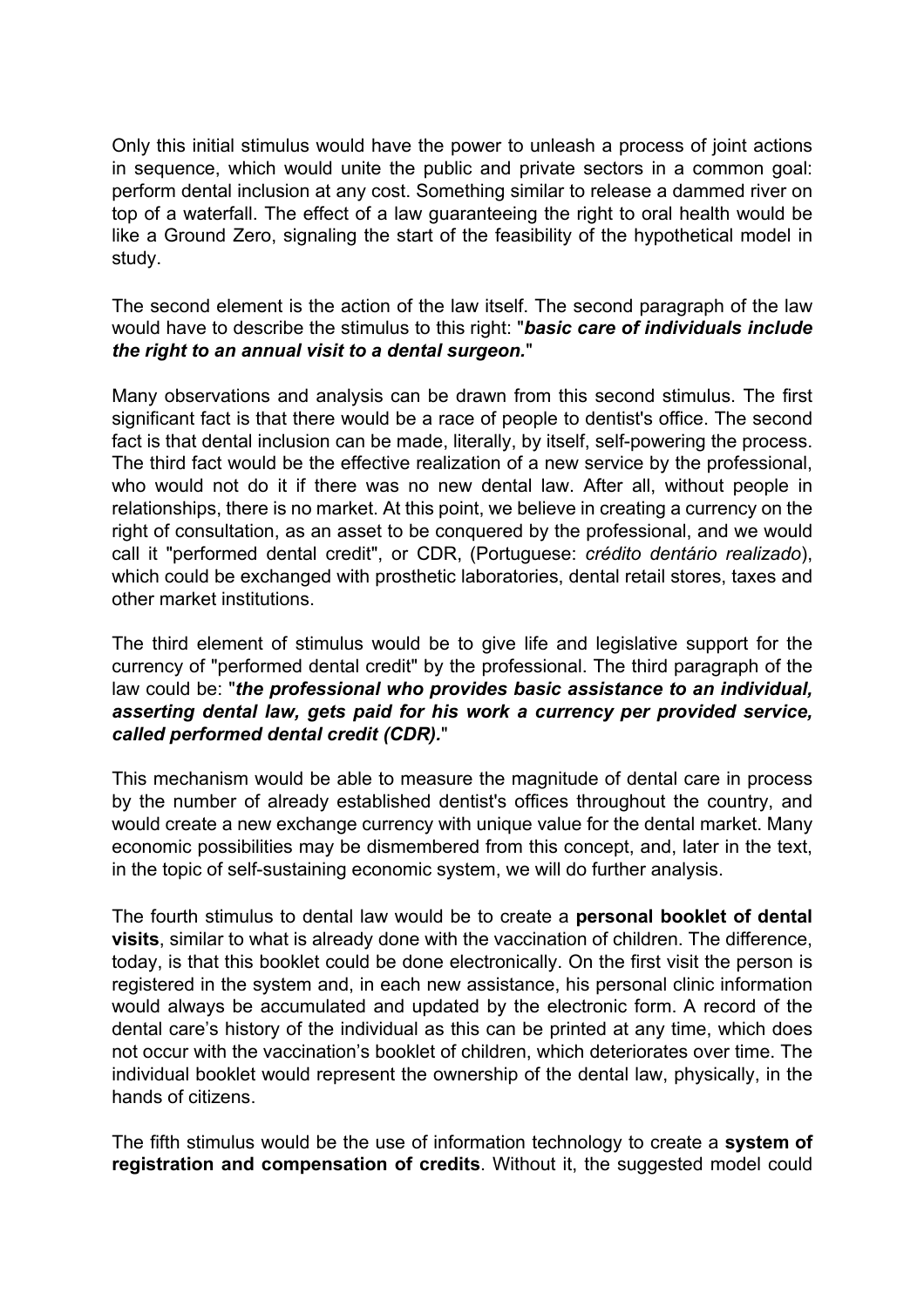not be arranged. There is, currently, a convergence technology that allows us to plan the functioning of the theoretical model of the dental law at a national level - a process unthinkable a few years ago. It can be created a central operating system (brain) on the Internet, storing the clinical data of individuals and credits from professionals. This system would feed the database of the Brazilian National Health Agency, or ANS (Portuguese: *Agência Nacional de Saúde*), which would make a validation of the credits, and then would forward the validated credits for the Federal Revenue (Portuguese: *Receita Federal*). Companies that received the credits of professionals would access the central system, identify the amount of credits received and send them to their National Register of Legal Entities, or CNPJ, (Portuguese: *Cadastro Nacional da Pessoa Jurídica*) to reduce the due taxes in subsequent months. Simple as that is.

<span id="page-8-0"></span>Of course, in practice nothing is so simple. But when we study the electronic form of transfer of supplemental health's information, or TISS (Portuguese: *transferência de informações de saúde suplementar*), from the Brazilian National Health Agency (ANS)[\[3\]](#page-25-2), deployed from June 2008, we see that we can use it to help operate the dental law. It can be created a database of individuals assisted throughout the country and validate the credits made by professionals through a similar form.

A specific organism composed of representatives of the sectors involved would be responsible for the creation and operation of the central brain or the dental law. This system, by using the concept of Internet, could turn into reality a fast mechanism to record data of individuals together with the ANS and fuel professionals and companies' performed credits in the Federal Revenue for later compensation.

A system like this would be a powerful stimulus directed to the market. With this element we close the functioning cycle of the dental law, establishing the dynamicss of value exchange between professionals, companies and government. The work to develop the system, which must be tailored to the sector, could be accomplished by specialized technicians of the segments involved, namely, dental institution, market and government. There are many possibilities in considering a modern and current incentive system to the dental industry. In the following text, we will show more idealized details of viability.

Nowadays the Internet is so pervasive and indispensable that the term "cloud of the Internet" is already used to define the concept that it is in all places accessible to all individuals. Only with a technological structure such as the one we already have established, today, we could think of a model able to sustain the idea of existence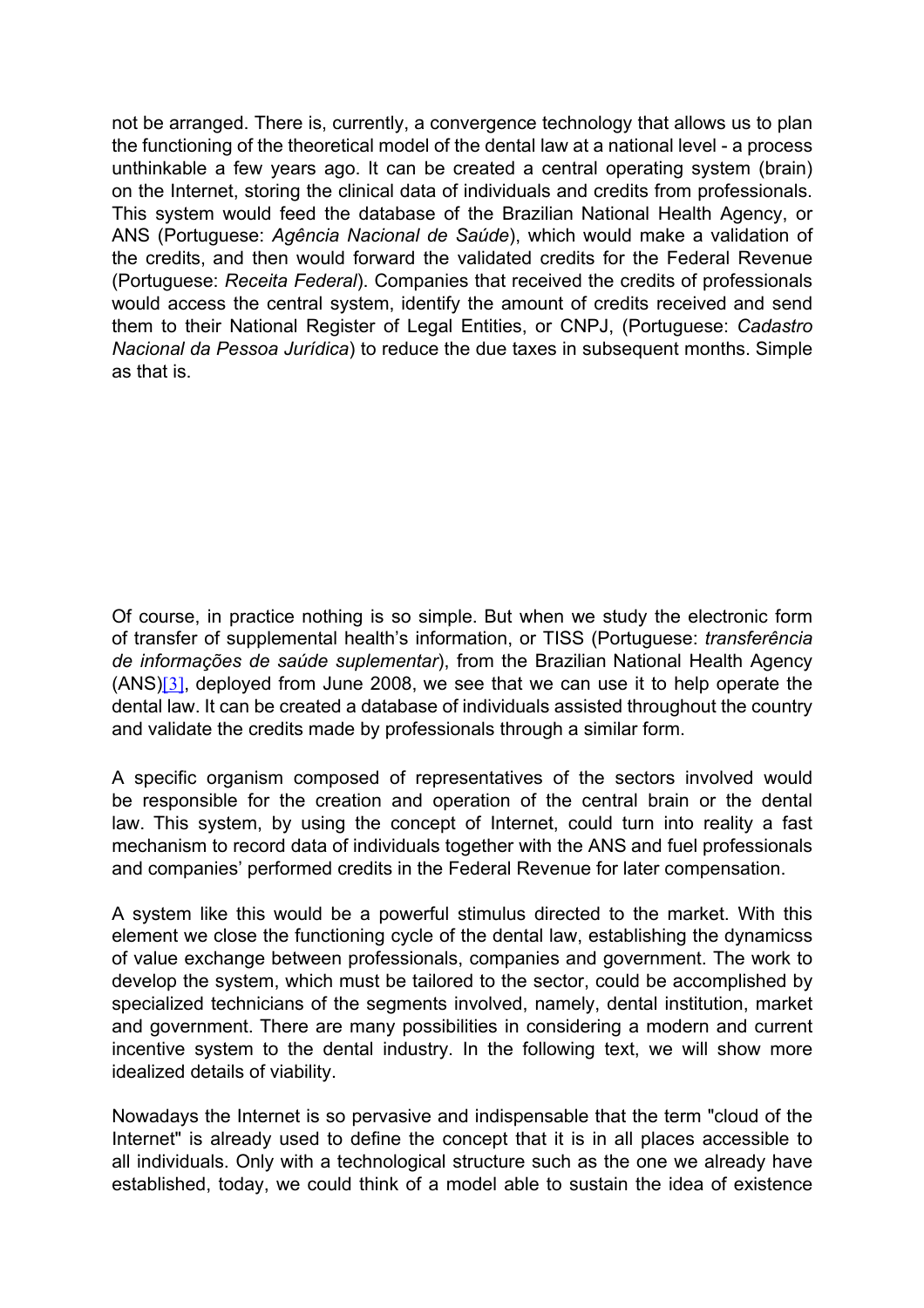of a new dental law. Therefore, all solutions for the creation of the central system, or law's brain, would be available to computer programs that could be made by a group of experts gathered by the economic string of the industry. A similar model could even be developed for the medical segment with various scopes and specific applications.

Summary of stimuli for a dental law:

1. Federal law providing individuals the right to basic dental care.

2. Basic assistance to individuals of one annual visit to the dentist surgeon.

3. Gain of dentists per unit of currency for the service provided to law, called "performed dental credit" (CDR).

4. Personal booklet of dental visits, which can be printed at any time, representing the dental law, physically, in the hands of the individual.

5. Central operating system (brain) on the Internet to store the clinical data of individuals and the trading of credits (CDR) to be used by professionals and companies.

With only five stimuli we present the main features of the original idea on a model of dental law. Note that none of them is an absurd and impossible proposal. All have a simple logic. They only use the available resources of the complex reality that exists around us. With them we can force a convergence capable of producing social satisfaction through the oral health of the population, significant increase in dental services, growth of the dental market and historical performance of dental inclusion for the government that deploys a model like this.

Of course the stimuli shown are a first approximation. A multidisciplinary study would be necessary to test in depth its feasibility. Every specific professional involved in this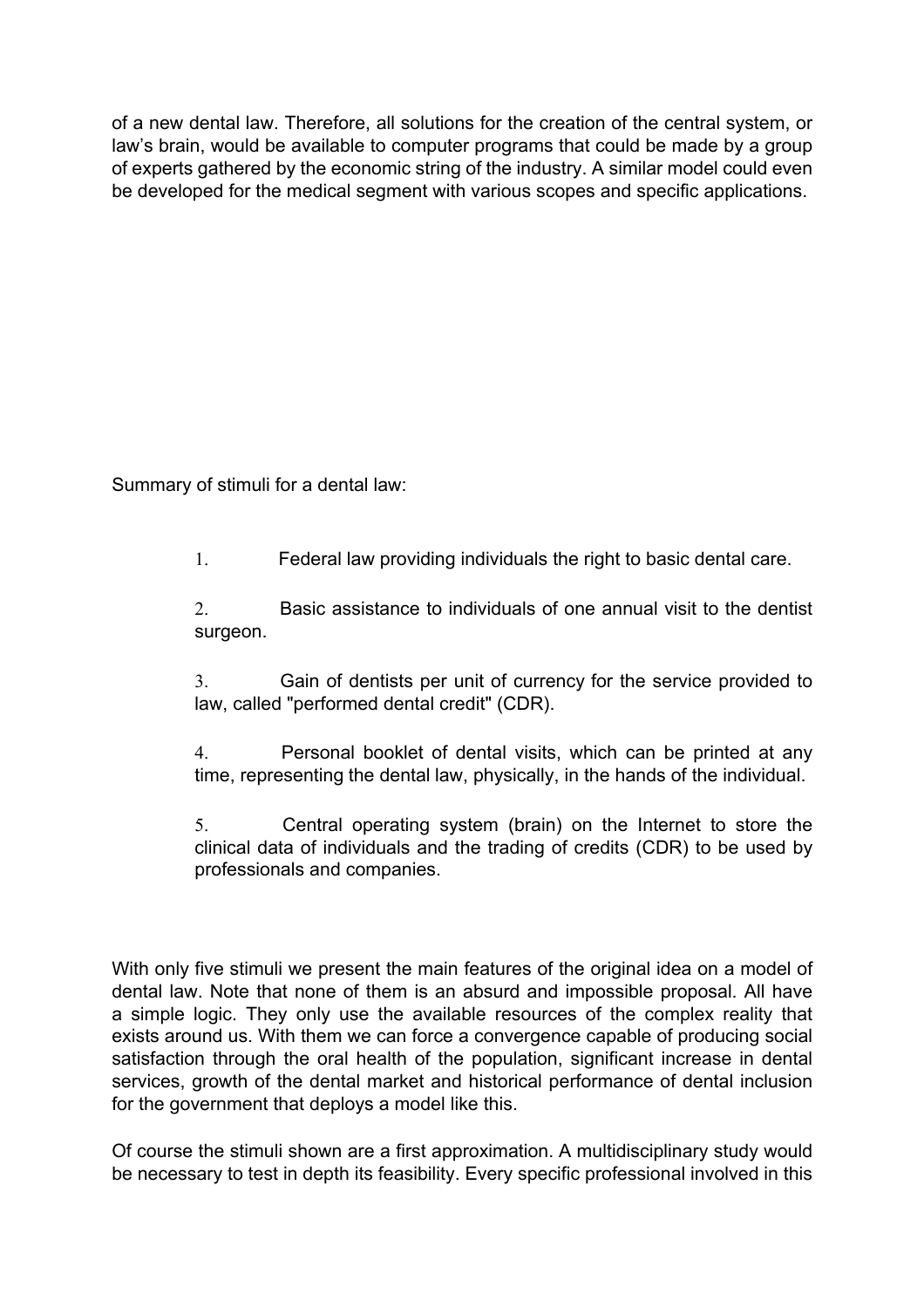string could improve the system with operational details relevant to his area. We have a vision that, with great caution, we could put the model as a rough block in the center of a room, and each related sector would be able to carve and polish its corresponding face.

The stimulus of a federal law can be implemented by experienced jurists. They would be making history when formatting the guarantee of a new right, providing a very valuable asset to the citizens. The kind of basic assistance to individuals with an annual visit to a can be detailed by councils, associations and unions. The value of the dental surgeon's service turned into "performed dental credit" (CDR) could also be calculated by the competent institutions of Dentistry. But it must be a reasonable value to compensate the professional to devote his time for new calls.

Obtain the Personal booklet of dental visits would be a common procedure of Internet access, and its printing simple for the patient. With each new visit to the dentist this document would be renewed physically, supplying any loss or damage. With the information technologies' evolution of our modern society, we could even use magnetic cards containing chips, which would make easier the law's operational form for individuals.

It would be function of the programmers of a new specific organism, representative of the sectors involved, use information technology needed to create a brain operating system, which would combine the data with the ANS and with the Federal Revenue to process the clinical information of people and the credits of professionals and companies. The system of compensation of "performed dental credit" in the monthly taxes of companies or professionals would be the tool that would support the flow of values of the law's machine, performing dental inclusion. Therefore, once more, we see how all the suggested stimuli have the feasibility in the reality of our modern society.

First phase: thesis of individual action. With the disclosure by the official media that the National Congress approved a dental law for citizens, which includes an annual visit to a dental surgeon, naturally, at first, there would be a frantic rush to dentist's office. At least dentists could no longer claim that they have few patients. The individual should look for a professional who accepts to make the dental law assistance.

Of course the service to be performed would have to be standardized and specified for each age by competent organs. But at least, it should monitor the oral health of children and transfer key preventive information for mothers. For young people and adults there could be an assessment of oral conditions, small and fast rehabilitation in cases of emergency, preventive education and routing of severe cases to a specific public assistance.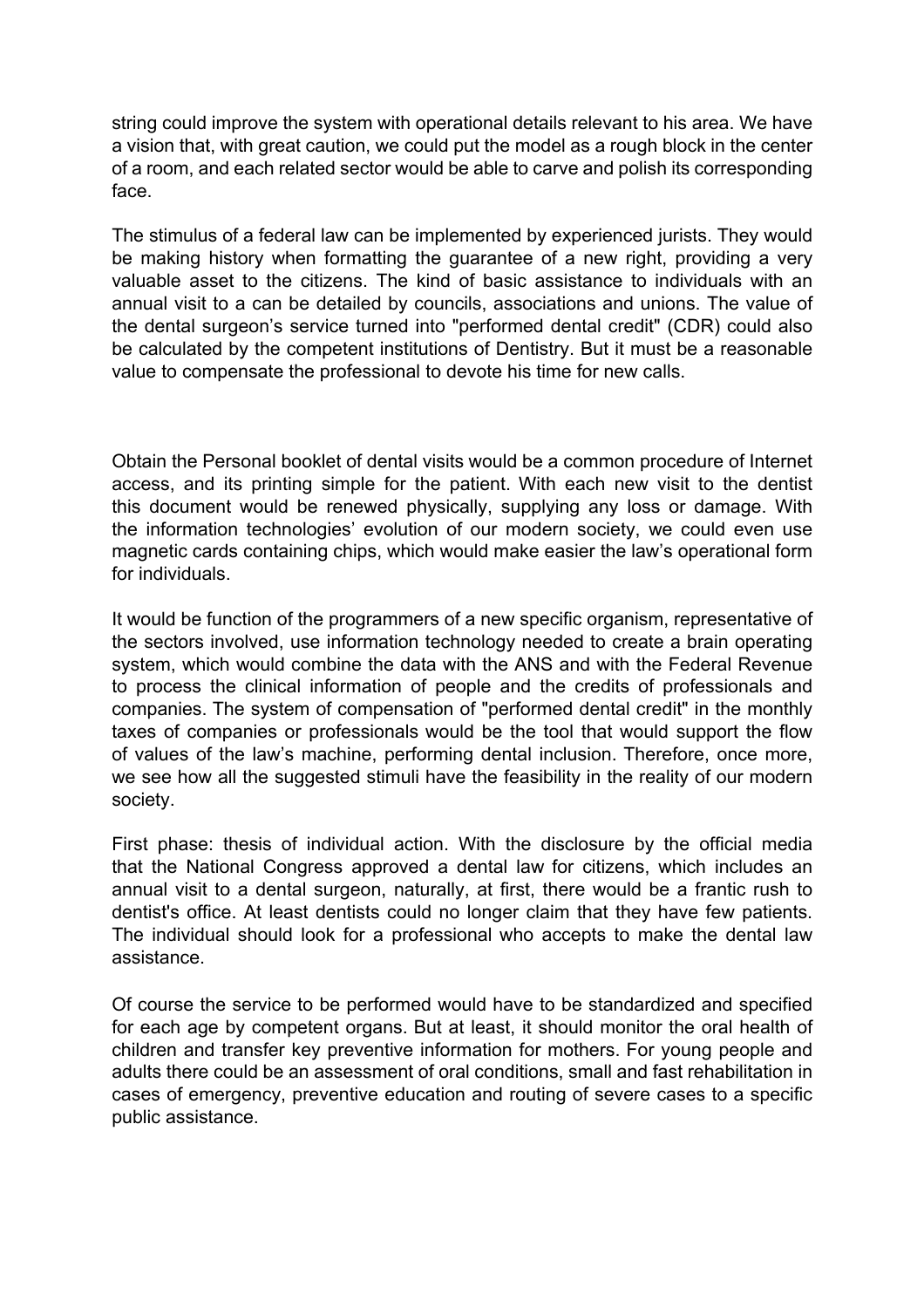For a distracted observer this law may seem little at first. But it would be the landmark of the beginning of mass dissemination of Dentistry culture for all ages, at the same time. We can not solve all problems overnight. The result will be in the sequential dynamics of triggered new services, over time, by the act of the citizen to go and sit in the dentist's chair.

The service needs to be fast. The idea of assistance in mass suggests speed in consultation so professionals may have profit, may use and enjoy their work's potential. Many options of viability be thought to the access to patients' clinical information control and exchange of dental credit. Even the implantion of a system of magnetic card containing a chip would be interesting. Even the deployment of a system of magnetic card containing a chip would be interesting. The experience of professionals in oral health teams, who already make home visits, should be considered to help standardize consultation of dental law.

Second phase: thesis of professionals' action. The dental surgeon that accepts the patient would make his registration in the system of law, inform the mouth state, indicate the actions taken and print the report of the visit. The "performed dental credit" (CDR) would be created. For the individual, the possession of this report would be the very dental booklet documenting, physically, the beginning of his right.

Therefore, when doing the operation in the central system through the Internet, the system would send the data from clinical assistance to the ANS, that would validate the operation as a performed dental credit for the professional's registration. This credit CDR would have various forms of identification, and the professional could get a report on the amount of credit that he has to be exchanged, later, for laboratory services prosthesis, products from dental stores, banking institutions or due taxes. Many other options of exchanges can be thought of and created from the concept of dental credit.

Third phase: thesis of companies' action. Companies would receive credits (CDR) through a printed or electronic report of the available quantity of professionals, and would identify them in the central system of cloud of the Internet. Then, they would divert the credits in their power to the system of the Federal Revenue through theirs CNPJ. The sum of the credits would be converted into current currency, and subdued directly in the calculation of taxes to be paid by the company. In the course of a month, companies would subtract the credits obtained from the face value of the tax guides.

Up to a period of accommodation of the new model of credit CDR there may occur an overflow in relation to the taxes due. That is, the values of credits been greater than the tax payable. Then it begins the process of dilution of the credits, when the retail stores would start to pass them industries that supply dental products. On the other hand, dental industries can make another dilution of credits for basic industries that produce raw materials. All these characters in the economic network of Dentistry are set out in the market, and will realize the obvious growth in the volume of their sales with the entry of millions of people in the market.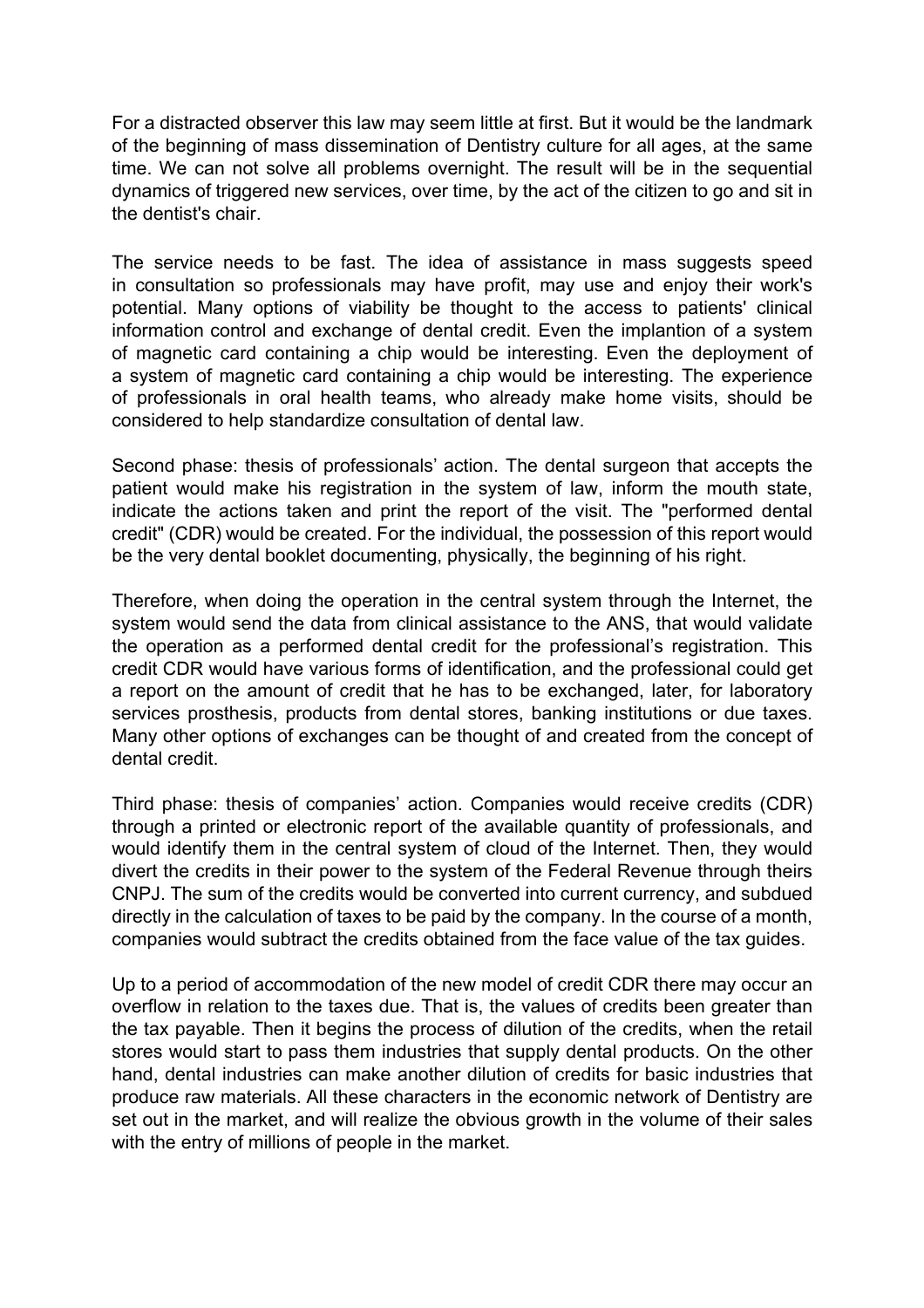Final phase: thesis of government's action. The first movements should be in politics. A draft of a federal law establishing a new dental law should be made and presented in the legislative houses. In the area of information technology, the action should be the creation of a central operation of the dental law on the Internet, the brain, combining the computers of the ANS, to validate the credit CDR, and the computers of the Federal Revenue, for the compensation of the credits CDR in tax for companies or for professionals.

The creation of an organism to develop and operate the central system, composed of representatives of government, the dental segment and the market, would be ideal. This new organism would be responsible for keeping this system working on the internet - it would be like arteries leading the flow of clinical data of individuals and credits.

The movement of departure of the law would be its creation as federal law and subsequent official communication to the public. This would be the sublime moment of the executive power responsible for its realization, which would guarantee an unforgettable and irreversible popularity. The political party that set up a law as proposed would take an abundant advantage of it for long time, because we would see a vigorous dental inclusion being held in a sustainable way.

## SELF-SUSTAINABLE ECONOMIC MODEL

Only by creating an expectation of increased earnings throughout the economic string of the sector, the suggested model of dental law will be able to prosper and become self-sustaining. This is the perception that remains when we consider the possibility of the entry of millions of individuals in the market, consuming all types of dental products and services.

The interesting news that we can add to the pros is that there are multiplier effects, hidden in the model, which can result in significant economic expansion in the sector. These effects would be consequences of a convergence of events relating to dental assistance, and we would see them, later, in the form of a geometric progression of dental services' growth.

With a right guaranteed by law to do a free annual dentist appointment, there'd be created a new cultural trend for regular dental assistance. This would be a multiplier effect that would produce in the minds of people the same result of a continuous robust "dental marketing". It is of note that the proposed law provides assessment consultation, prevention, and small emergency rehabilitation.

Assuming that a large mass of millions of people will initially run on dentist's offices, in the early years, one can imagine that a lot of people and their families will end up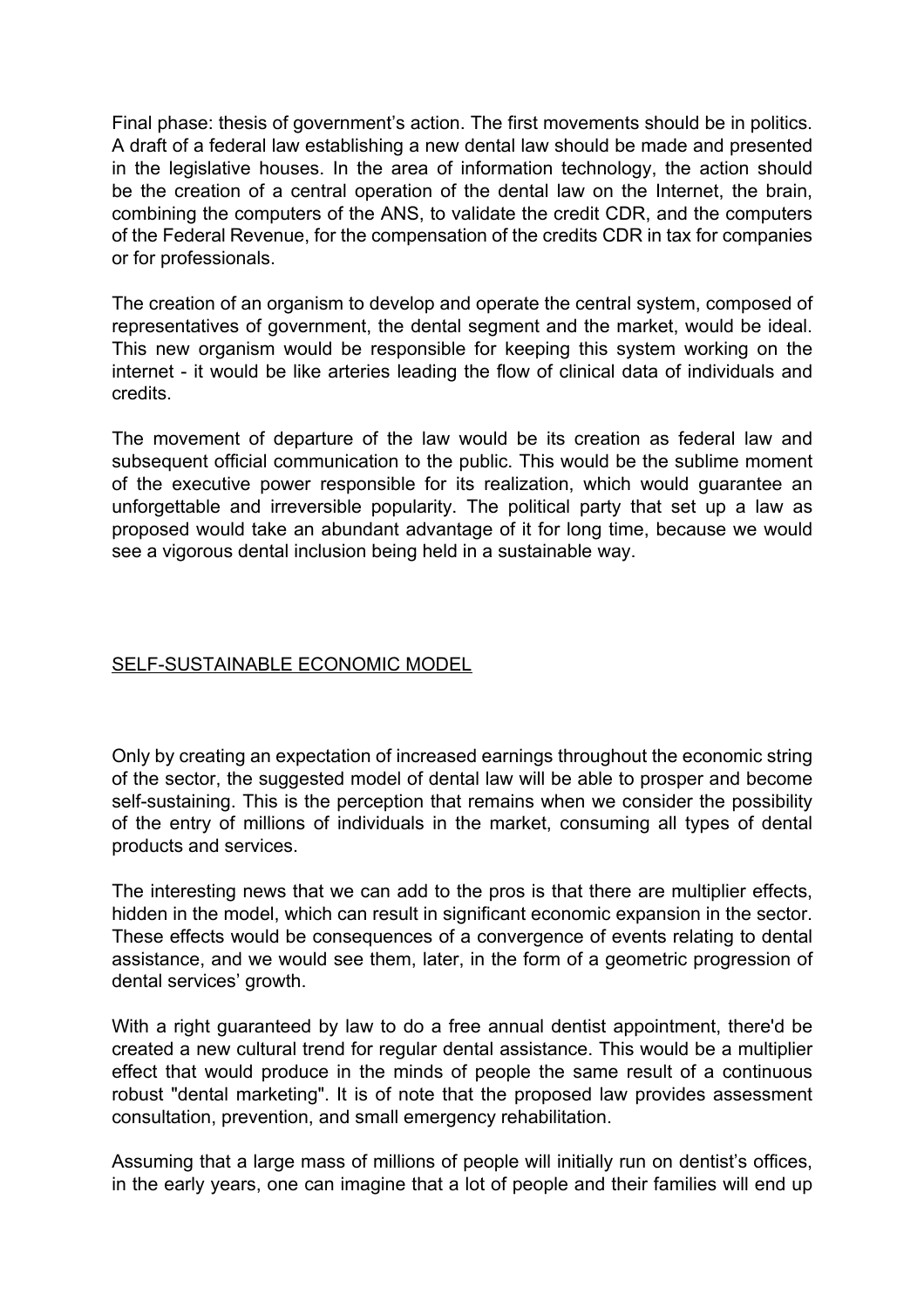doing private treatments when facing oral problems that can not be postponed. This is a situation that will occur with millions of individuals from all social classes, who no longer take care of their teeth to contract debts in successive purchases of mobile phone, TV, DVD players, cars, clothing, luxuries, pets, etc.

We can, therefore, indicate this other multiplier effect, which would be itself the dentist's chair. Once the citizen is sitting in front of a poor assessment of their oral conditions, the whole reality of priorities changes, and shall be led naturally by instinct of self-preservation. We made this acute introduction to point hidden forces in the model that may conspire to growth of the segment. We recall that, without people in relationship, there is no market.

In other words, the idea of a law can stimulate the memory of the regular maintenance of teeth, and so make individuals look for more dentists. Thus, a new dental culture would be consolidated in the country. Only after people are in the dentist's chair there may be new real economic possibilities, and, finally, the equation of the sum of forces suggested could work. The equation of the model would be successful when we consider that all sectors of the economic string would achieve gains for the market growth, as this would also mean a continuous inclusion dental being made en masse.

So the question is: where will the resources for all to grow come from? The funds will be brought by millions of individuals who will make a periodic evaluation of their oral conditions and, faced with problems that can not be postponed, they will have as a new priority oral rehabilitation at the expense of other spending more superfluous.

The cyclical movement of annual dental evaluation suggested by the law is the dynamo's self-sustainability of the economic system proposed. The units of dental credit CDR would be the generated impulses which would stimulate a new relation of dental professionals with the population, the market and the government in a new environment of flowering. Details of this new unit of currency would be easily done by economists. At the moment, we are only presenting it, and studying its operation by means of conceptual conjectures.

The first question that may appear is whether there are advantages to the use of a new benchmark, such as the performed dental credit CDR idealized, instead of making payment for the service to the professional with currency of the country. Credit CDR would work, initially, to give a unique identity for the dental law. That is, it enters the context as a garment of the new ideology of law.

Credit CDR would influence the human psyche as new monetary illustration, creating singularity for dental activity. We could say that a value in *reais* to the attendance of the law would not produce the same effect of exclusivity and importance in the mind of the individual. The professional could have the impression that it is not worth making the attendant. But receive credit CDR would mean being part of something bigger, where each credit represents one person assisted, and so would be contributing to the development of the country. This makes all the difference. Who would not want to be involved in a motion of advancement of the country?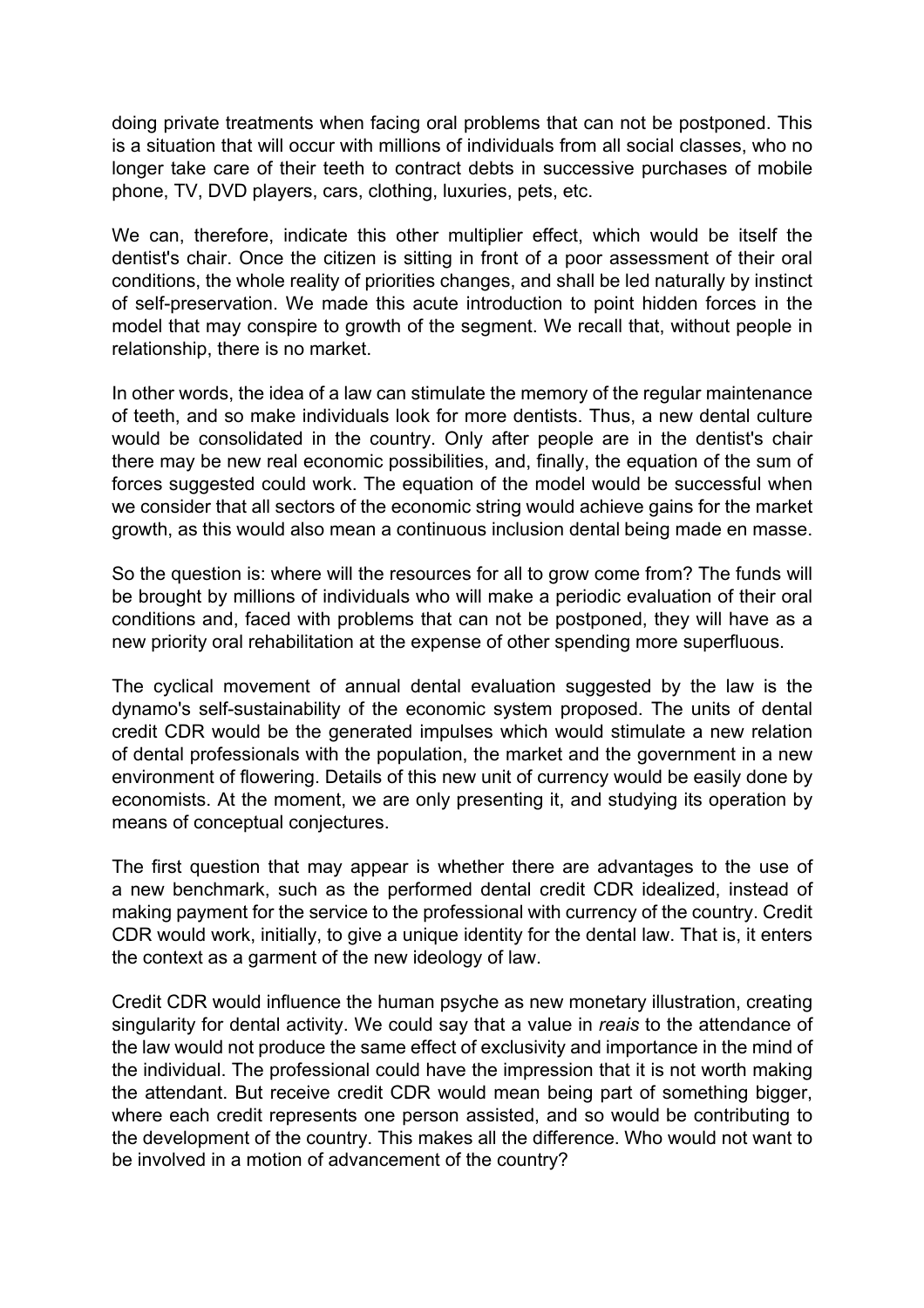The performed dental credit CDR would be like a revolution for the dental market in general. In practice, it would be an economic stimulus that would mean an abundance trend of new business to be conducted, since the stores and the industries of this sector would have a unique currency, which would begin to circulate monthly adding in sales of all. In other words, it would increase gross revenues significantly, which in sequence would be processed in currency. We could even speculate that the market would not increase if there wasn't a stimulus or shock in people's minds, driven by a new civil law characterized by a dental reference value.

Thinking for exclusion, if we remove the credit CDR of the equation of dental law, the economic magic disappears from the new ideology. Ultimately, all economic factors involved in the dental string would fight to get credits, that would simply represent billing increase. If everyone wants to increase services and sales, and if there was a new mechanism that could attract more and more people in relationship to generate more profits, of course, everyone would work for it rather than keep everything the same, without a new stimulus to identify the segment.

Credit CDR would be the instrument for measuring dental inclusion being performed, since each credit would mean another individual being attended. An interesting concept that would be intrinsic to the CDR is the fact of creating a benchmark for the teeth. It is now time to be imposed on society the concept of the importance and high value of the teeth. It has been reported that people are neglecting dental caution for contracting long debts with various kinds of superfluous.

This occurs, naturally, because, daily, the population is watching television, seeing advertisements of many products for payment in up to ten times. A "**dental propaganda**" for the visit to the dentist that the dental law would produce by credit CDR would be very significant and powerful. There would be a "**new dental culture**" in the country at the time an individual can go to the dentist for a free annual periodic evaluation. Possessing a right, the citizen may decide to turn off the television, get up from his armchair and go sit in the dentist's chair. If he does not have in mind the image of an individual right, in the form of a personal credit, because the service costs a few *reais*, he may prefer to stay in his armchair looking at his new flat or plasma TV screen.

Some interesting aspects to be defined would be the mechanisms of exchange of credit that could be made. The dental surgeon is in the beginning of the string generating credits (CDR), and his immediate exchange options would be shopping at dental stores, prostheses laboratory's services and reduction in taxes payable. Other institutions could provide liquidity for a lot of credits in possession of a professional. It would be perfect if the banks also were interested in capturing the credits directly from dentists. This will provide total flexibility to move the wheels of a new dental law.

The high-speed processing of credit CDR would be would be another feature of economic viability to be observed. Theoretically, from the very moment that a dental surgeon complete the consultation of an individual, and send the form to the database of the brain central system in the cloud of the Internet, it would be created credit the CDR. It would exist in the form of an electronic impulse, printed as a booklet of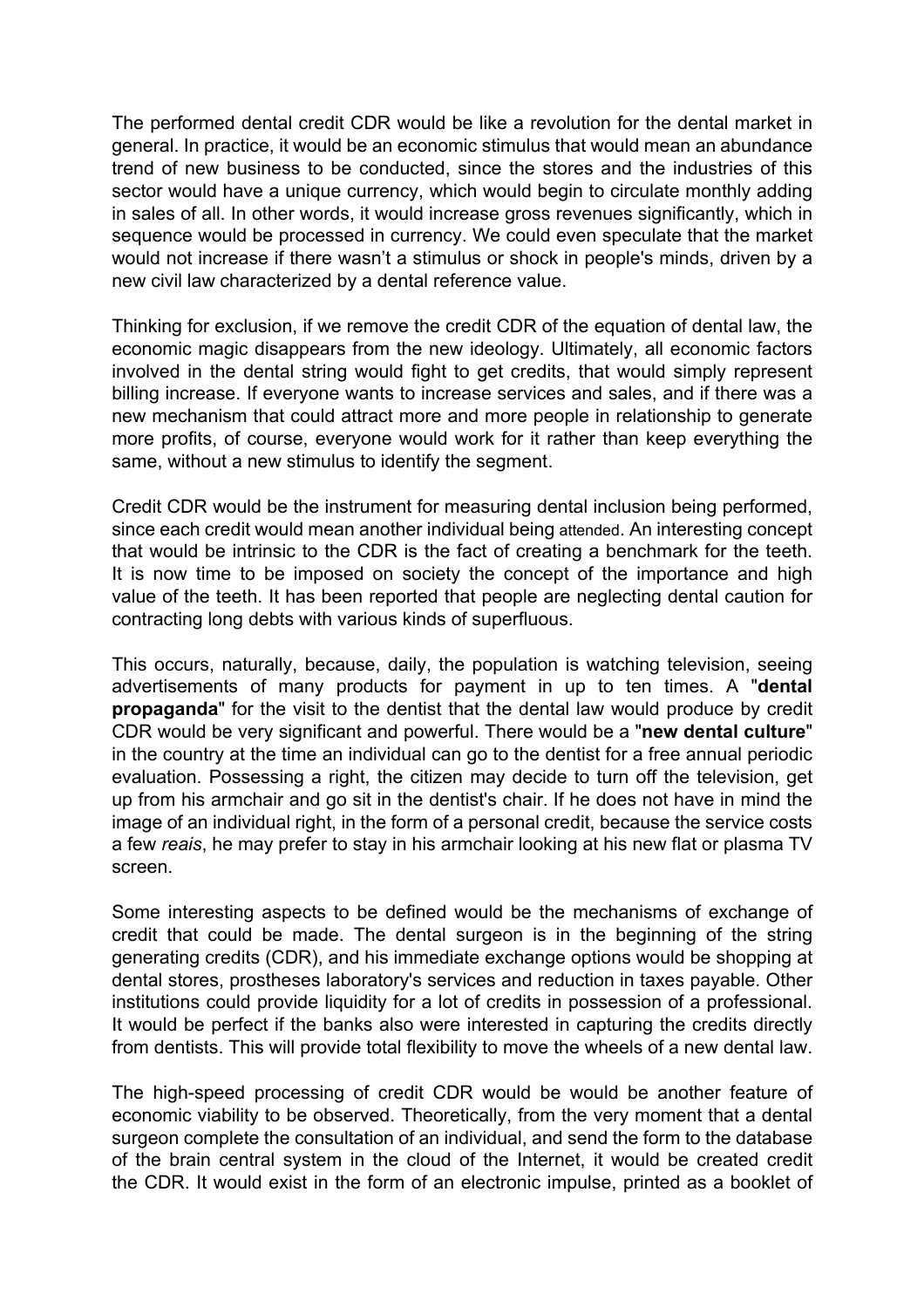the dental law for the individual and as a documentary report to the dental surgeon. Everything indicates that the electron transfer is the ideal way to handle the dental law safely.

In the ambience page of the law's central system in the cloud of the Internet, the professional would have the information on how many credits he would possess and transfer options for companies through the information of the number of national register of legal entities (CNPJ). This operation would create an electronic record that would go to the database of the Federal Revenue, which would be used to start the shopping in dental stores or pay off dental prosthetic services. If banks accept the credits, the entry of a code of the bank would lead the credit CDR to the professional's current account. We note that there are multiple possible trade scenarios.

Companies would access the Federal Revenue's web page, or the database in the cloud of the Internet, designed to process the dental law, would identify the credits transferred by professionals or other companies, would the conversion of credits CDR for currency, and would divert the value to be deducted from the amount of tax payable on the next tab. Simple as that is. We can't avoid the image of a dynamic professional that, when processing a dental law and using of information technology, would be in the same speed of modern business practices that push the capitalist relations. The dynamics of value exchange between the sectors can be summarized in the diagram in Figure 6.

#### **DENTISTRY**

Dental Surgeon **Prosthetic** 

#### **POPULATION**

Dental Law Social Satisfaction

#### **MARKET**

Dental Stores Industries

#### **GOVERNMENT**

Health and Education Social Satisfaction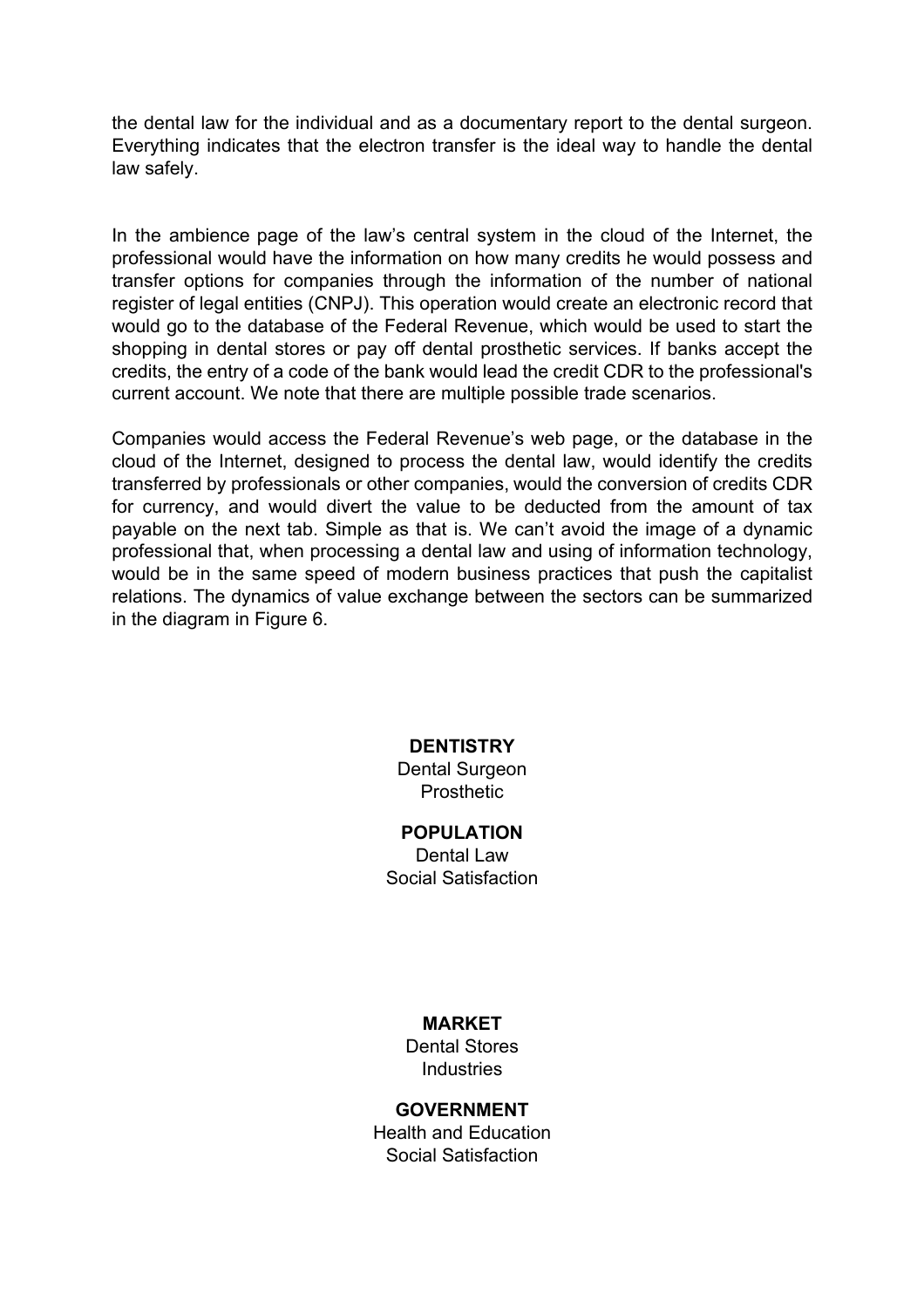Figure 1: Simple dynamics of the exchange of values between the sectors involved.

We see through the dynamics shown that the equation of the model of a possible dental law would be a simple circular system of values exchange. The benefit of dental assistance would generate a performed credit for the work the professional, which would yield gains for the market, which would help the government achieve social satisfaction through dental inclusion. Theoretically, the expected increase in the number of patients on the basis of the economic system of Dentistry, in case there was a model like the indicated, would tend to change again the relationship of supply and demand. But this time, we would have a significant increase in demand for dental services. All the class desire, ironically.

Another sign of viability of the model can be seen on other possible mechanisms of dilution of the credits. When it comes to market, there is a whole complete package of investment options by other segments avid for profits. Countless forms of negotiating credits with market institutions in general can be thought. A group of economists meeting with a material like this on the table would quickly find spectacular and operational specific solutions. The life cycle of credit CDR may be suggested by the diagram in Figure 7.

## **DENTISTRY**

## **POPULATION**

**DENTAL LAW**

#### **CDR**

### **SOCIAL SATISFACTION**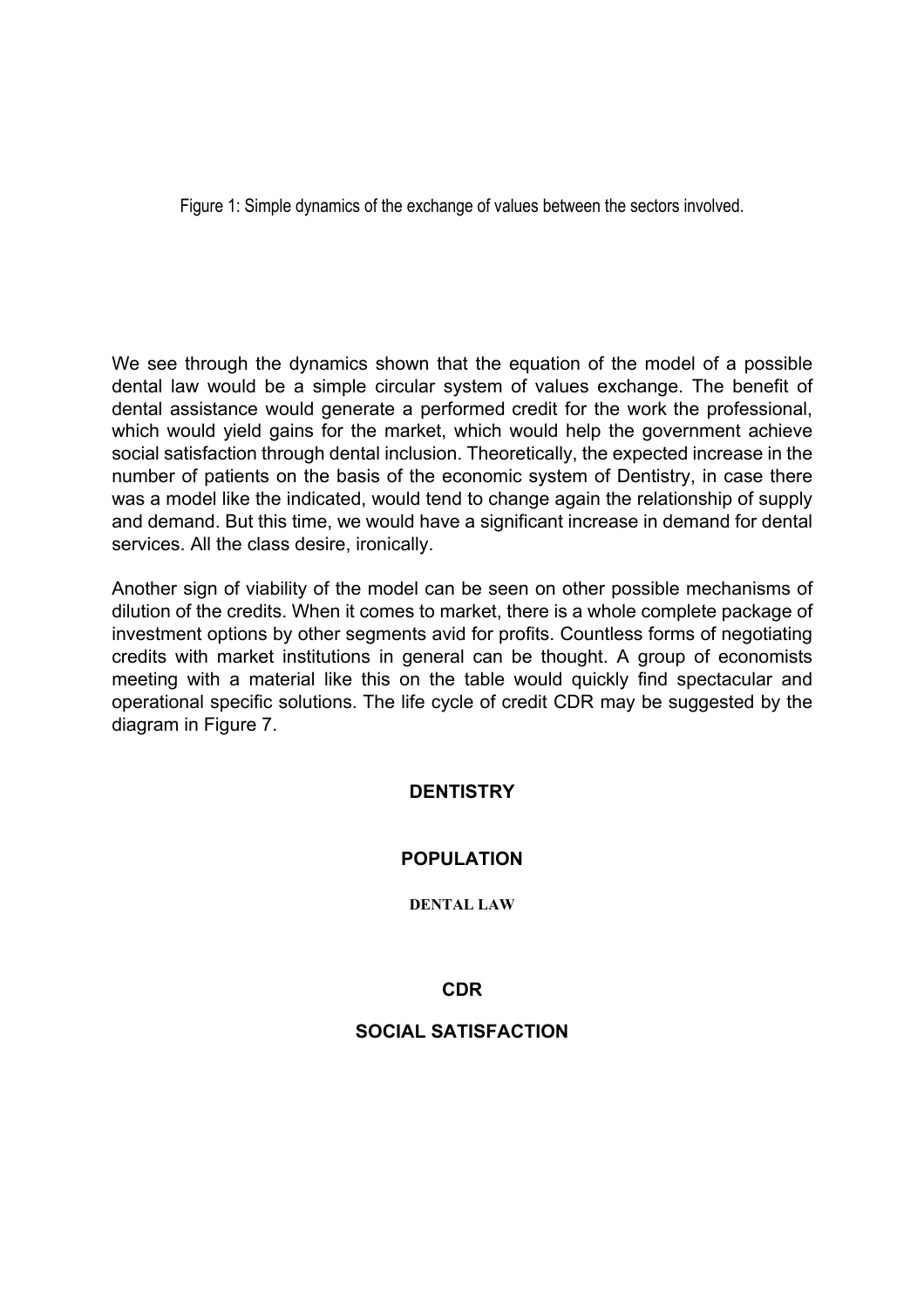#### **GOVERNMENT**

#### **OPEN MARKET**

**TAXES - CDR**

Figure 7: Suggestion of the life cycle of the ""performed dental credit" (CDR), among the sectors directly involved in the creation of a new dental law.

Information technology has transformed the governments around the world in vigorous robotic systems of tax collection. But we must fight for technology to return to the people, and also provide satisfaction to the society. Dentistry will live a performance's revolution when it fully utilizes the techniques of information already available in our modern world. In the context of the new economic system proposed, any government would have reason to be satisfied. The model calculates a temporary tax waiver. However, the expectation of market growth pushed by the entry of millions of individuals, and the resulting multiplier effects, can make the numbers by the dental industry have spectacular positive jumps.

Adding to this, there is the fact that the government doesn't need to have direct resources of the budget, since it will only exchange an initial tax waiver for the expectation of dental inclusion be processed by the sector itself. Of course, there would be an inflection point in the equation, within a certain time, which can be calculated by specialized economic technicians. But, after expansion and consequent accommodation of the rotation of the performed credits CDR, the amount of future revenues may far exceed the current. It would be like a movement of scheduled political incentive that would result in higher revenues in the medium term and exceptional gains in popularity in the short, medium and long term.

However, the government can not just think about expanding its fund-raising machine in the industry, without help solve the problem of dental inclusion. In the trend of a sustainable world, it is primarily responsible for stimulating and providing adequate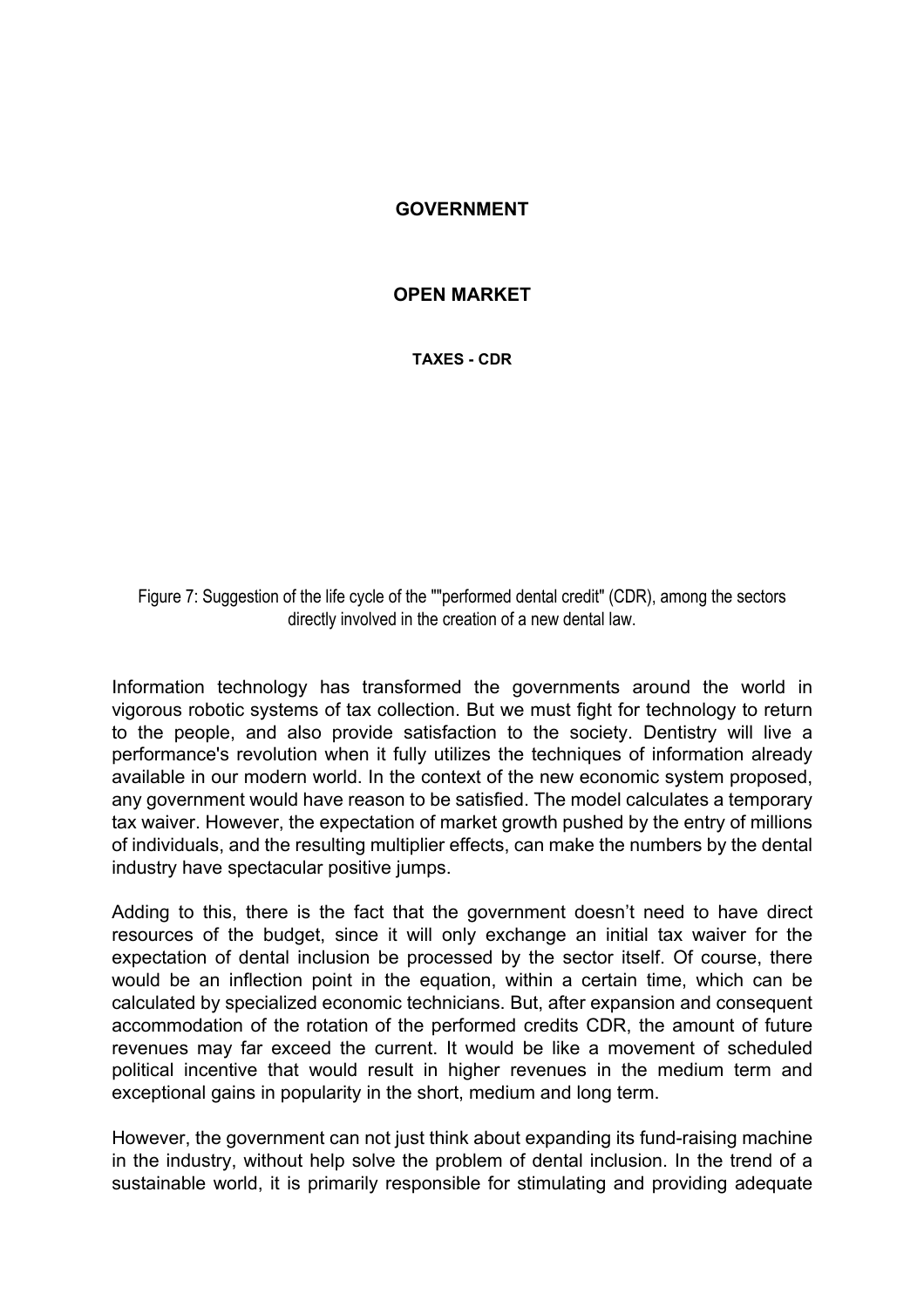social satisfaction, because it collects public funds exactly for this purpose. In the model suggested, any waiver of taxes made in the first phase of deployment would be recovered from the phase of accommodation. We can not avoid imagining an environment of evolution and development in case the government, one day, destines some very significant political and economic stimuli for professionals and the dental market.

If so, there would be another feasibility factor of growth through the right dental model: safety. The mechanism of electron transfer of the credits CDR can provide a reasonable level of security in the distribution of public resources, if, one day, they were injected in Dentistry by a programmatic plan of total dental inclusion of population. That is, it would be a safe way of the government to pay a little for social satisfaction through public oral health.

The best ending to an economic topic is to talk about numbers. No one can deny the curiosity aroused by the text to the value of the hypothetical performed dental credit CDR. We can only do a conceptual estimate, in case the dental surgeon devotes his full time to the assistance of patients from the law. We assume that the professional makes every consultation in thirty minutes, with an average workload of eight hours per day and twenty days a month.

Estimating the value of the performed dental credit CDR, initially, for twenty *reais*, the professional would earn six thousand and four hundred *reais* per month. For the credit of thirty *reais*, the gain would be nine thousand and six hundred *reais*. For the CDR of fifty, there would be a sixteen thousand's salary. Make your choices...

The figures show a surprising collateral economic stimulus when we consider the magnitude of the labor market growth that may occur if a model of self-sustaining economy was implanted in Dentistry. With the increased demand, the sector can be leveraged with the creation of jobs in various levels of its string, such as dental surgeons, assistants, auxiliaries, professors, prosthesis' technicians, prosthesis' auxiliaries, oral health technicians, programmers, systems analysts, computer technicians, typists, secretaries, messengers, etc.

In relation to the total cost of the plan, we can make a preliminary estimate of how much would be the initial tax waiver of the government for its release in the first year. Considering that the values of 30 and 50% of the attended population per year were achieved, the calculation is simple:

| $1 -$ | Costs for 30% of the population: 57 million people. |
|-------|-----------------------------------------------------|
|-------|-----------------------------------------------------|

| $CDR = 20$ reais > 1,4 billion reais. |
|---------------------------------------|
| $CDR = 30$ reais > 1,7 billion reais. |

**§ CDR = 50** *reais* **> 2,8 billion** *reais***.**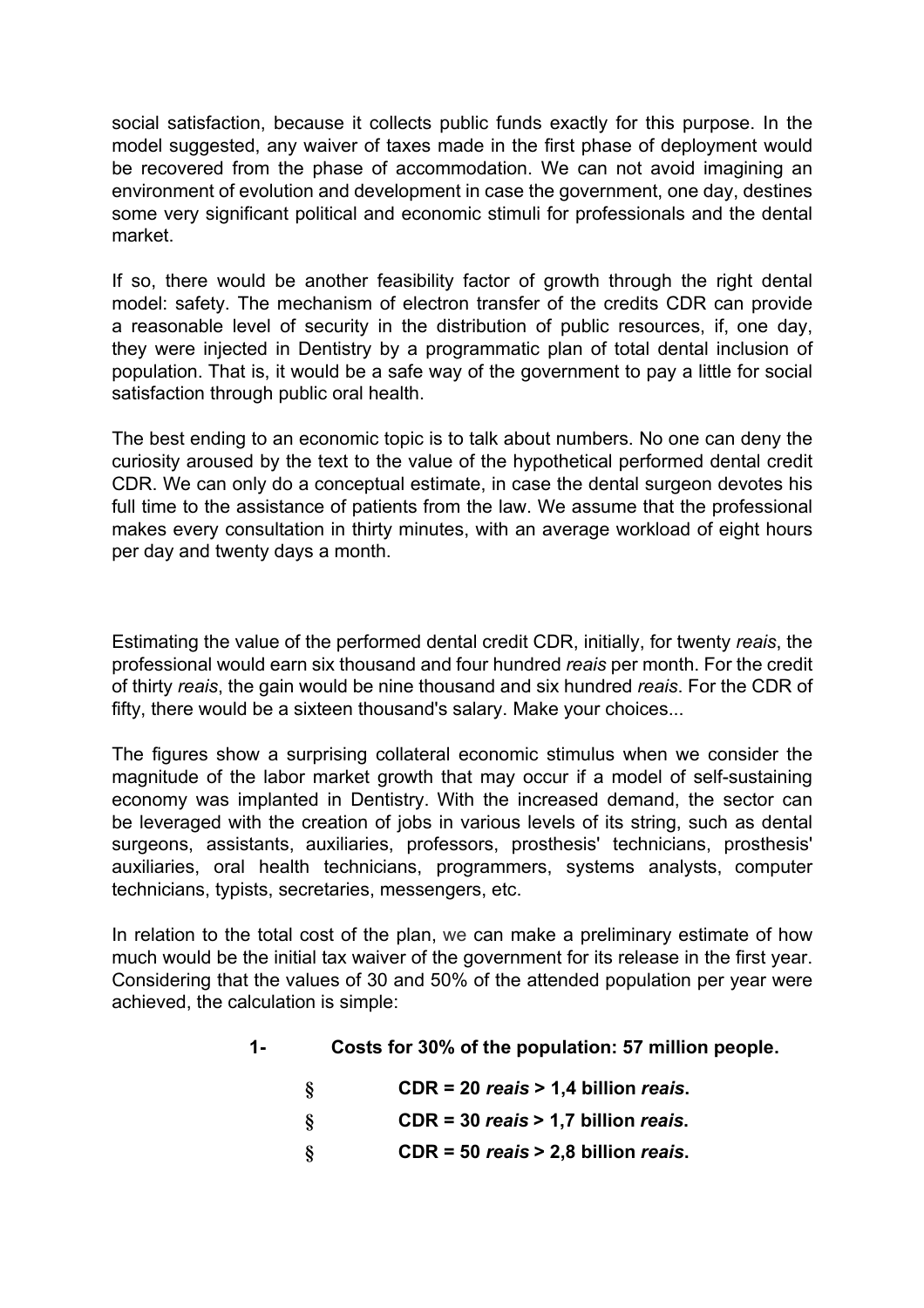**2- Costs for 50% of the population: 95 million people.**

| 8  | $CDR = 20$ reais > 1,9 billion reais. |
|----|---------------------------------------|
| 8  | $CDR = 30$ reais > 2,8 billion reais. |
| -8 | $CDR = 50$ reais > 4,7 billion reais. |

To calculate a value maximized to 80% of the population, estimated over a CDR of fifty *reais*, which would be the ideal value for dental surgeons, there would be an initial cost of the dental law of 7.6 billion *reais* in the first year. But this cost would begin to be reduced progressively with the increased tax collection when the companies revenue's growth is certified, reaching the period of maximum assistance or accommodation.

When we see the government raising more than 800 billion per year in taxes, with almost 40% of gross domestic product (GDP), and spending 90 billion on a single check for banks, as occurred in December 2008, we can begin to dream of the possibility that it would really be feasible to implement a dental plan as presented in the text. It appears that the optimal value of the credit CDR would really be 50 *reais*, since in this way, many professionals actually experienced a new phase of professional flowering.

In addition to the spontaneous growth of the labor market, the scenario would contain new perspectives of work and research for professionals, teachers and students. Adding to all this, we would have the influence of the capitalist relation that the mass consumption causes a reduction in the cost of technology, that would be plotting its return to the people. This would be very important for the population, and also for Dentistry, as always walking knowing where north is, toward achieving the paradigm of providing adequate social satisfaction.

So we can document:

"*We must somehow direct the potential of the network formed by the pillars of scientific, technological, industrial and economic development of modern Dentistry for the best interests of Dentistry.*"

**ANALYSIS**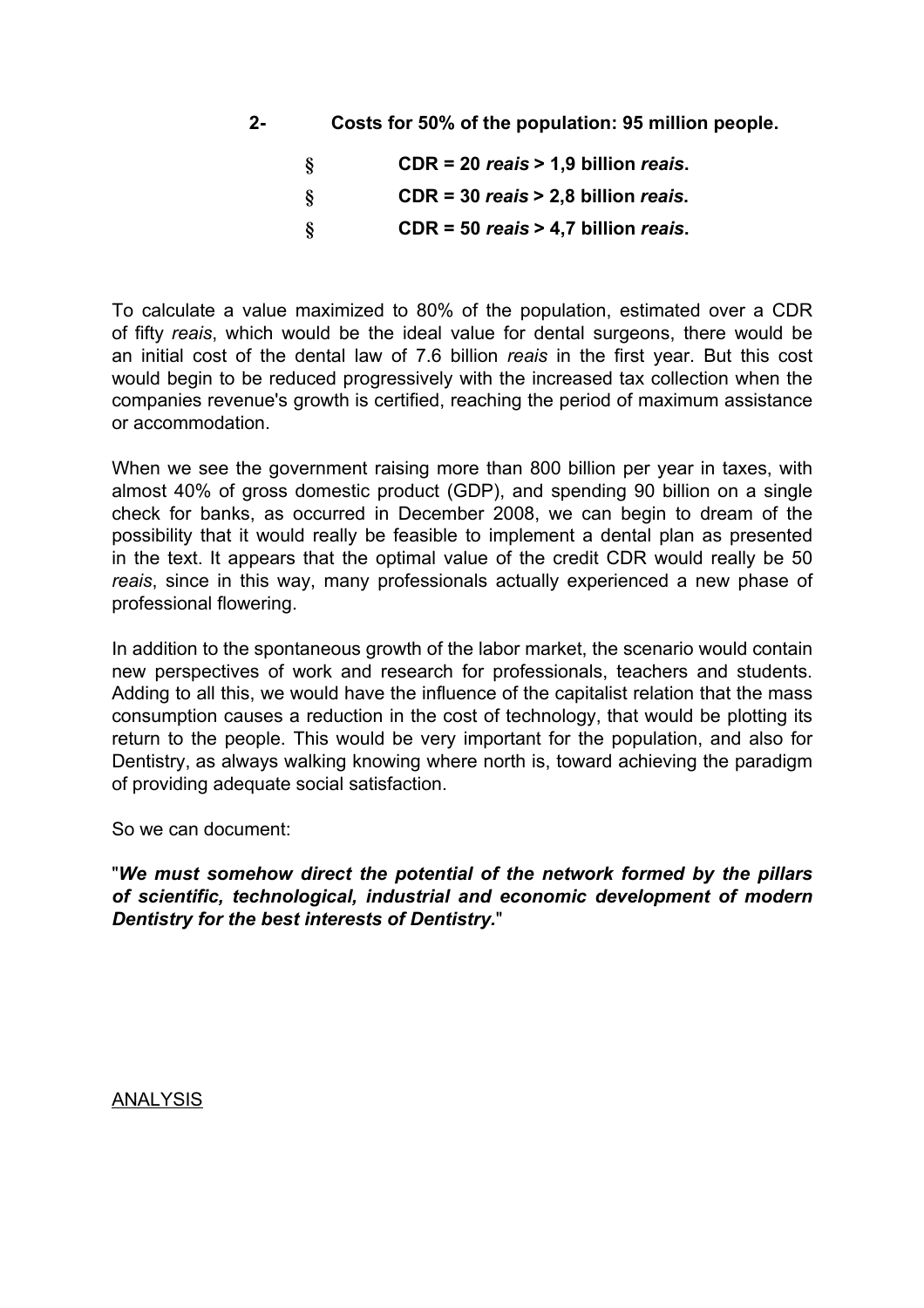After all these theoretical devices to try to characterize the ideology of an **individual dental right**, we see that countless analysis can be done about it, pointing out positives or negatives qualities. We know that the text many times passes through a vibrant fictional environment. But when we initially suggest a constitutional law to ensure the oral health of people, somehow this idea came to life itself, and we could not do anything to interfere with the natural unfolding of the text.

Any kind of criticism about the model, or any concept that may be used or improved, will have significant value to deepen the understanding of everybody's' challenge in realizing the primary goal of Dentistry of total inclusion of the population.

We will do four final analysis of some aspects involved in the model proposed of an **individual dental right**: the political, institutional, economic and social aspects of Dentistry. First, however, note that we introduced the term "**individual**" in the model's nomenclature. A key concept already intrinsic to the text is that all individuals would have the right to an annual dental appointment. Thus, we reinforce the observation by the angle of people, and we wish that the feeling of individual ownership of the right to be ever more evident.

### ANALYSIS OF POLITICAL ASPECTS

The performance of the public sphere has been relevant with several simultaneous actions. Some are very specific on the basis of the assistance of people with no cultural or economic conditions to go to a dentist. However, we can not expect the government to find all the solutions and solve the problem of dental inclusion alone. The government is not tan expert on teeth. But, nowadays, is who has the power to regulate the industry with its public actions and vigorous structure of tax collection.

As seen in reading, the suggestion of a model of sum, where each sector must do its part, seems to be the most viable route for any common result that may be planned. But the responsibility for the total inclusion of the population is primarily of Dentistry, for it is the specific organization to study and expose the technical and institutional dental solutions. Only from the well-defined solutions we can get an ideal relation with the public sphere that enables us to receive the key stimuli to start a full assistance.

Extracting the topic of characterization of dental law, we saw that one form of the government to create significant incentives for the dental sector would be the movement of the executive and legislative powers to create and pass a law guaranteeing the right to oral health of citizens. When we insert Dentistry in the development of society, we see that the result of its action on the people is to provide general health and high levels of self-esteem.

The result of the stimulus would be worth double for the government, because fewer oral problems would also mean less potential disease for the individual, who would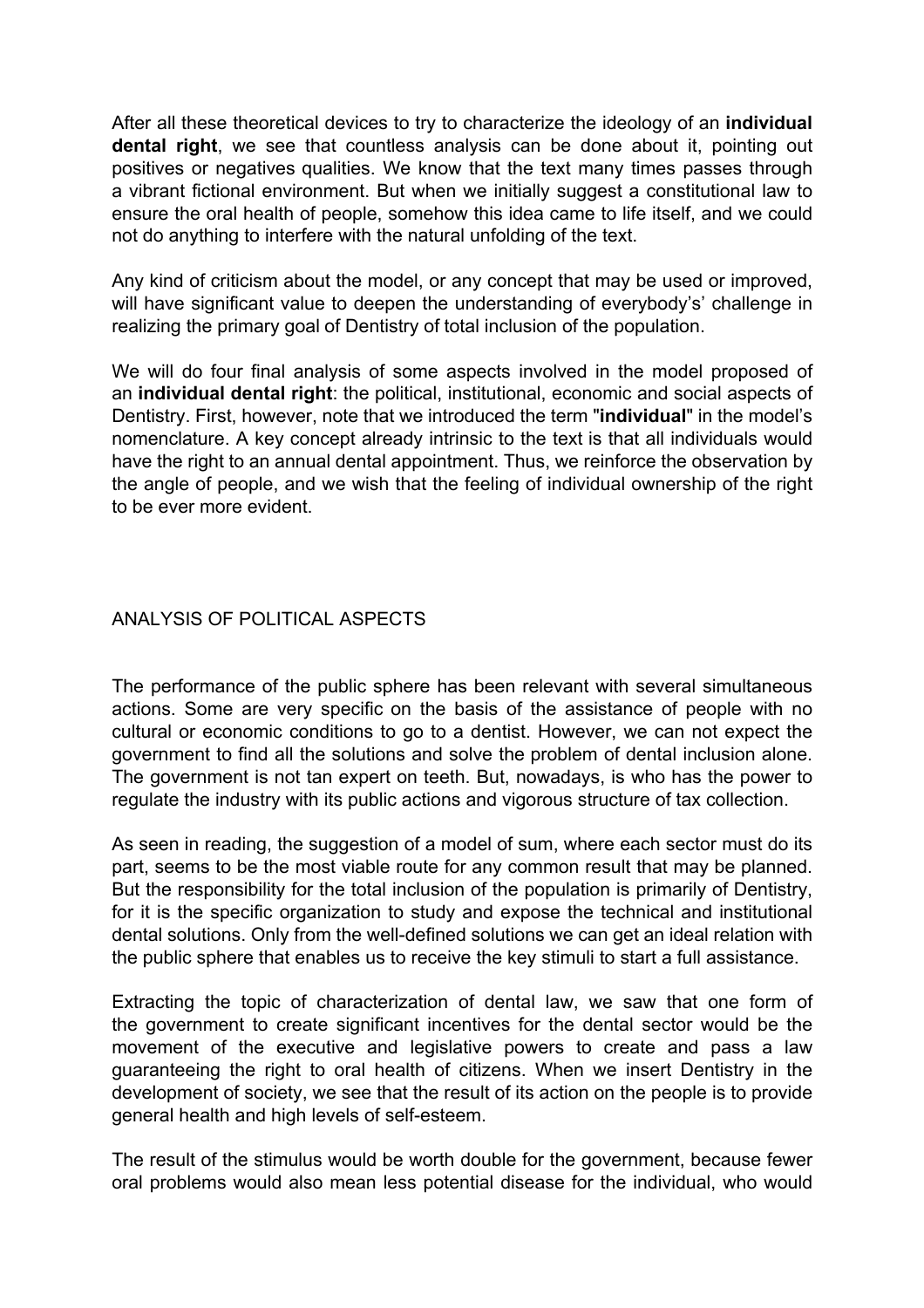not overwhelm the service of the SUS, reducing health spending. There would also be the profit of a strong partisan propaganda by providing effective social satisfaction irreversible for the population.

No one can remain indifferent to the large number of individuals, counted in tens of millions, out of a basic dental care. For Dentistry, basic already means a lot, since preventive information produce prophylactic effects on the maintenance of teeth. Therefore, the dental class needs to find solutions and the government needs to have a greater predisposition to promote the sector with a policy of specific stimuli.

The law's model of the text considers the concept of the sum of the policies and regulatory actions of government along with the assistance actions of the dental class and the operation of the system by the market. The intense dynamics that can be created by new business relations, over time, can only result in dental inclusion. Many deep political analyses can be made about the original idea of an unprecedented dental law for people.

Somehow, the political class needs to be informed of the possibilities and viabilities that exist in Dentistry, offered by dental innovations and information technology. We can not miss the chance to transform into law the good ideas that very important mechanisms of action at the moment have, and that maybe were able to change to much better the oral health status of two of hundreds of millions of Brazilians.

#### ANALYSIS OF INSTITUTIONAL ASPECTS OF DENTISTRY

There is a lack of dental assistance measured in millions of individuals. On the other hand, we have an economic crisis in the system of Dentistry because of the lack of patients in dentist's office. So we can see that there are missing only mechanisms capable of promoting the integration of these two scenarios. As mentioned earlier, we can not expect the government to solve all the problems of dental inclusion alone. It is not an expert on teeth.

Solutions must be submitted by the dental institution, composed by its 216,000 dental surgeons, counted by the Brazilian Association of Dentistry, or ABO (Portuguese: *Associação Brasileira de Odontologia*), in 2008.

In the text, trying to define what these solutions are, we hove shown a set of ideas that initially suggests the union of the dental class around a common goal.

Further, we proposed the creation of an economic model, capable of moving the market to assist in the operation of dental inclusion's day-to-day. When we detail a little more the studied model, we realized that it would take only a few political and legislative incentives to trigger an irreversible process of dental inclusion.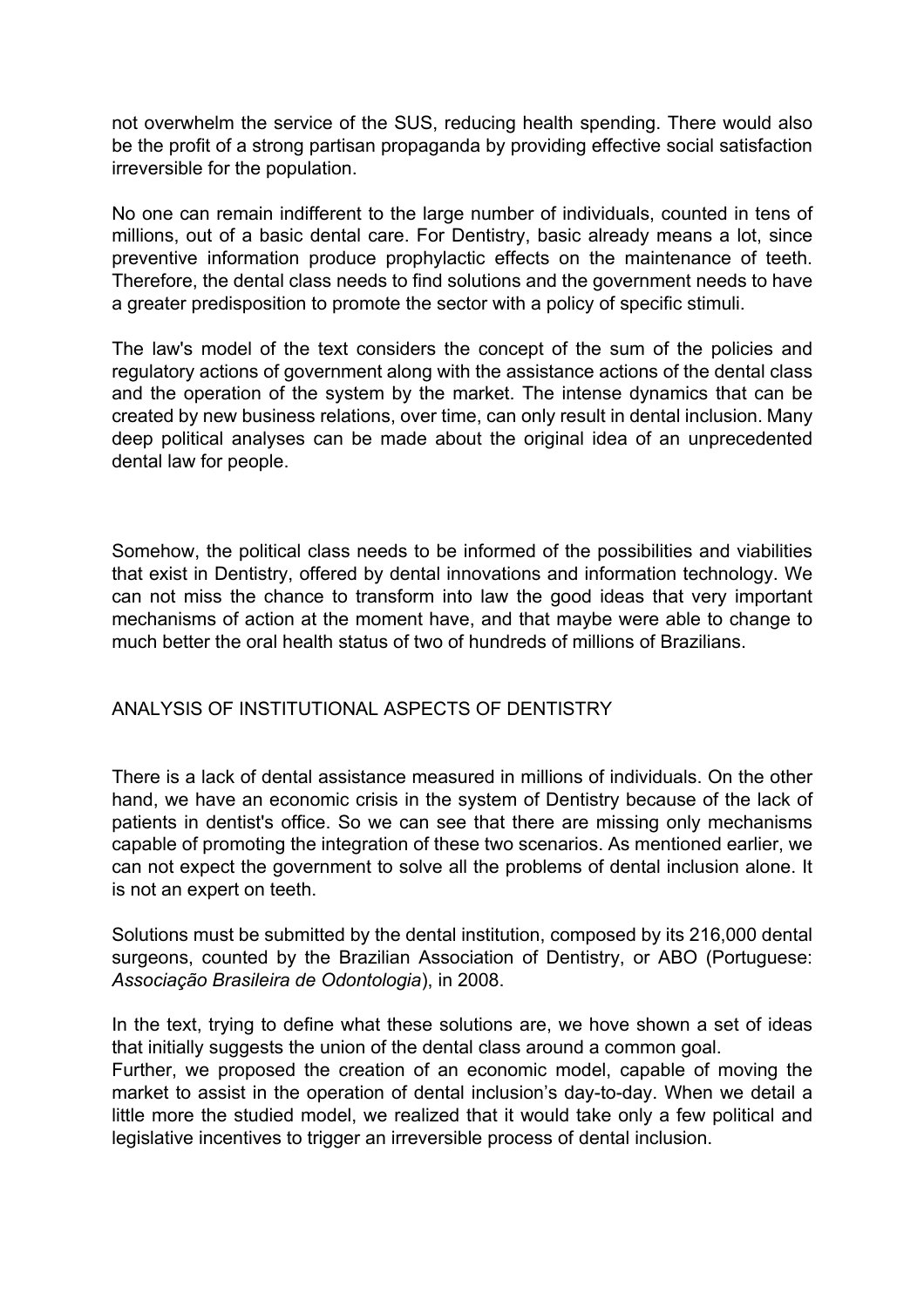Seeing the vigorous movement of support given by the Brazilian Association of Dentistry in 2008, for the sake of the adoption of Constitutional Amendment 29, which organizes the transfer of government funds for health, can see the path to be followed by the dental profession at the National Congress to create the stimuli seen in the model as key to Dentistry.

But without a fundamental ideology of the class, we will not be able to effectively define a dental policy to be required in the legislature. That's why we suggest the wave of the flag of a new individual dental law, to try to provoke a valuable union of professionals.

Colleges, Councils and Associations of Dentistry could be the elements of union if they agreed with the search for a consensual ideology of dental inclusion. This would be driven by the prospect of a new economic model specific to the dental sector, supported by information technology. The ideology of a dental law can also be a new vision for higher education, sponsored by the academia, seeking to expand their horizons.

#### ANALYSIS OF ECONOMIC ASPECTS

One of the most interesting set of science is the criterion of spontaneity. It explains from the behavior of electrons to the fact that an object falls to the ground. The certainty that if we let go a single pen in the air, it falls down, in this obvious case of gravity, is one kind of spontaneity that governs our world. We see, in history, that the trends are formed by specific factors that lead individuals to have a spontaneous behavior, both in the reaction with the environment in which they are and in action for a desired purpose. This is the logic behind the economic model suggested in the text.

From initial political stimuli, specific commercial mechanisms and fast electronic regulation, the performance of the market to operate a self-sustainable system as proposed will follow the criteria of spontaneity that will lead to growth. Note that in this way a new trend of development would be being created. We are yet to combine the rules with the market. But it would not take long for it to realize that by helping the dental inclusion it will also have a significant growth. Thus, the dental healing system of mass market could again begin to move, and spontaneously, the dental market would conspire and interfere so that the goals of the class were also made.

In other words, it would be to use the very force of market capitalism to help make dental inclusion. The stimuli of the public sphere would be in areas where it can act better, that is, in politics, to legislate a new dental law, and the fund-raising machine, electronically regulating the new commercial contours. The day-to-day of the inclusion operation would be responsibility of the spontaneity of the growth of the market and of the dental class. It must be believe that the government does not spend more on the sector because it does not know how to do this efficiently and safely. The self-sustaining economic model proposed in the text indicates mechanisms that may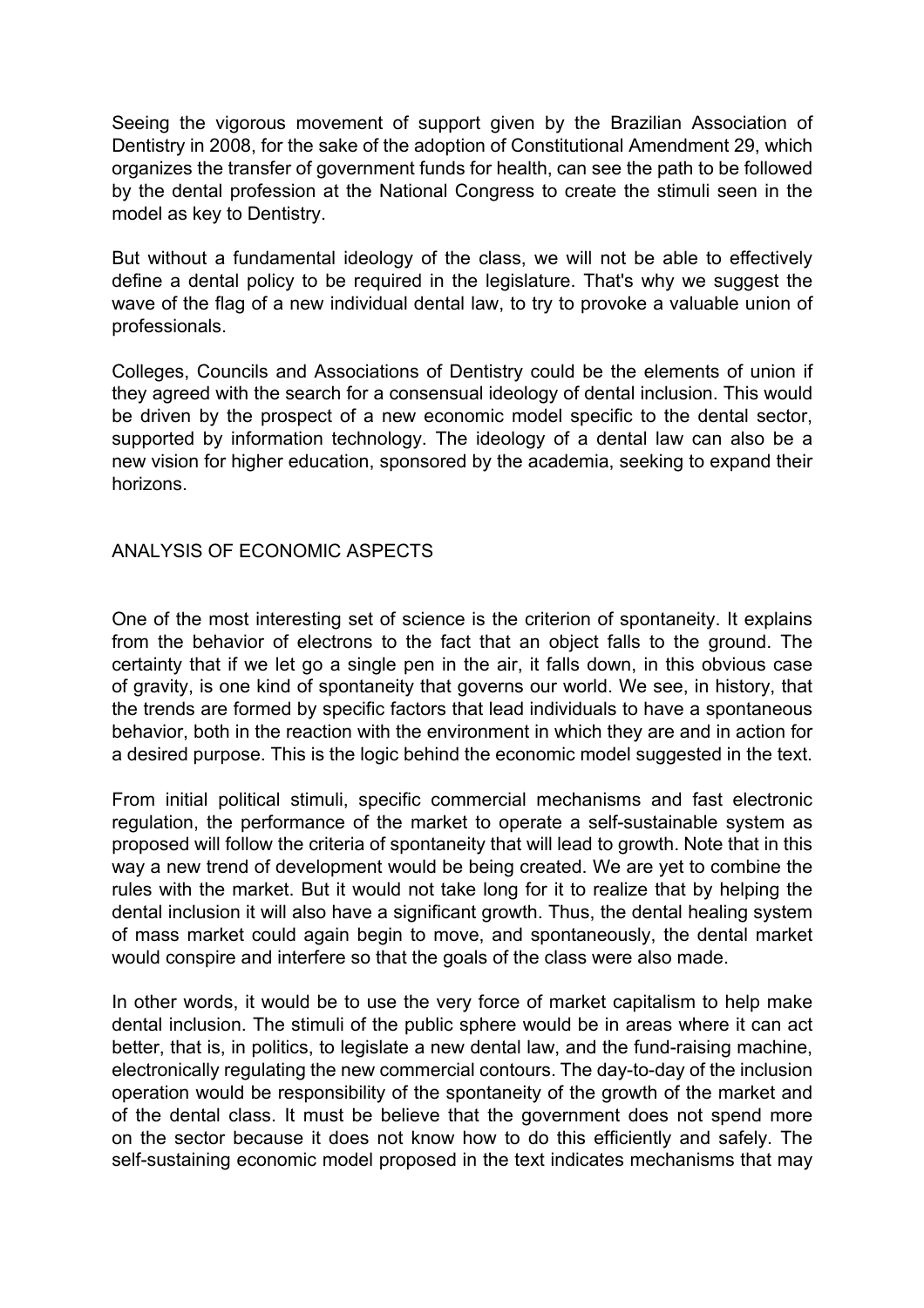produce the desired effect of oral assistance of the entire population, and also provide profits for the entire string of forces involved.

### ANALYSIS OF SOCIAL ASPECTS

The main facts that support the argument of the ideology of a dental law are the finite numbers of 28,000,000 people without dental assistance, and 24,000,000 individuals without any teeth, at least until 2003, when the survey was closed by IBGE. We put the sheer numbers so that we can amplify our perception in relation to the magnitude of suffering that so many people are living, and that will continue to rise while they live.

The teeth are very precious property and could not be at the level of values as low as is in the society. In all classes can be seen a neglect and distance behavior of dental assistance. Recently, the Brazilian Association of Dental Surgeons, or ABCD (Portuguese: *Associação Brasileira de Cirurgiões-Dentistas*), uttered on this subject, warning that people are choosing to get into debt to buy mobile phones, televisions, clothes, cars and many other unimportant items, instead of taking care of their oral health.

This is a clear sign that the dental solutions must be found by the dental institution urgently and can not wait all be resolved by the government in the blink of an eye. Our contribution to the solutions is the model of individual dental law suggested in the text.

Any part of the text that may be used, or if it only serves as a warning sign that we live in a time of consciousness, and therefore Dentistry needs to solve its serious problems soon, will have been a worthwhile experience within the context of our search for dental solutions. If we can at least unite the class, as suggested, to start a movement in search of solutions by the dental institution, it would already be a great advance.

After all the arguments we presented in the text, we thought of an interesting question that can be answered by you, as a citizen:

What would be the choice of people if they could vote on the options of having or not a dental right? Yes or no?

It is just missing for someone to notify society.

But if there is a desire to unite the dental class, encourage politicians, organize the information technology, combine the rules with the market and create a group of representatives of the sectors to develop and operate a central system in the cloud of the Internet, the rest would only be monitor the growth of the market, the increase of jobs and the results of a new vigorous machine of dental inclusion in operation.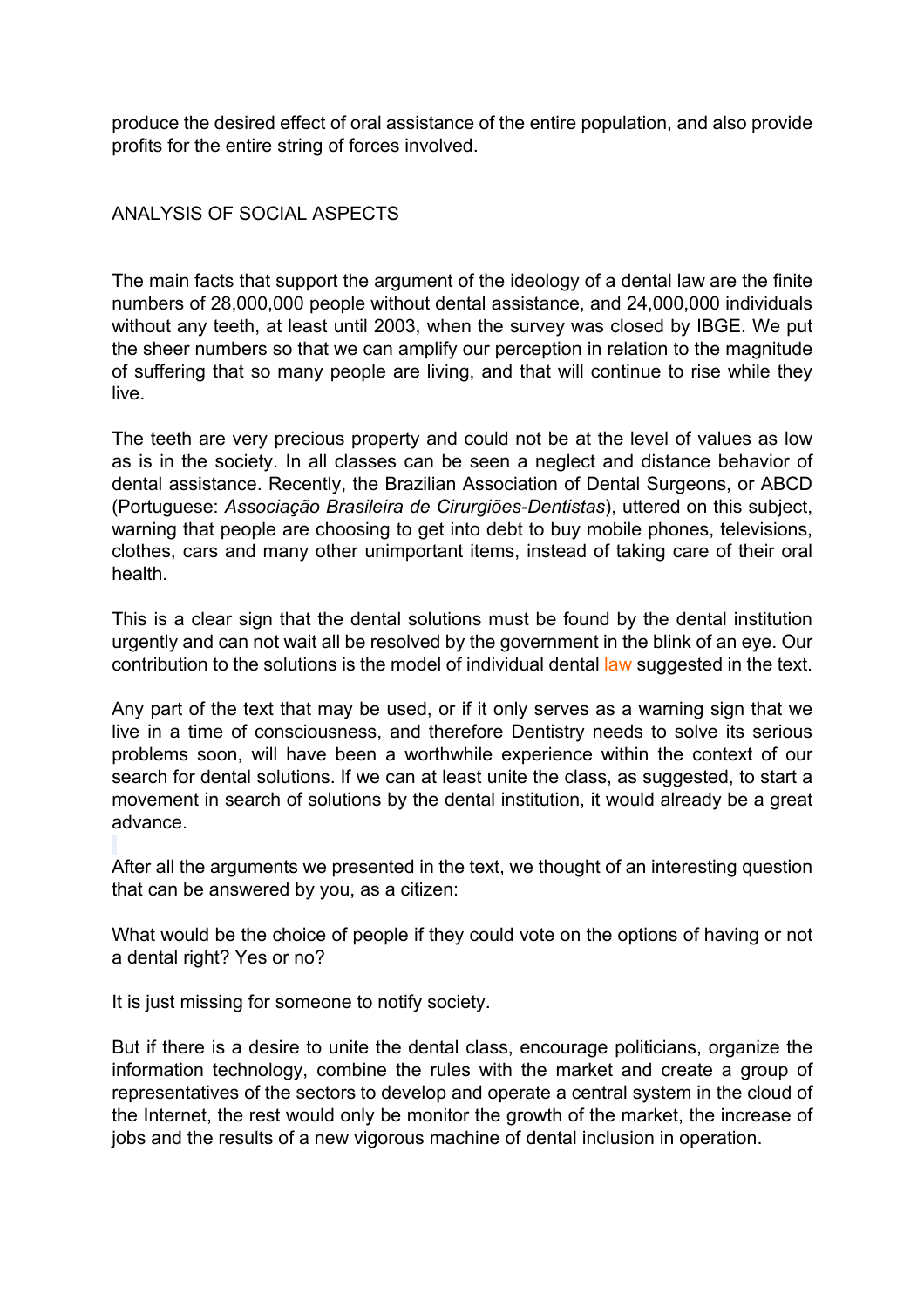However, the full action of the model suggested in conjunction with a dramatic increase in the number of oral health teams (ESB) would be ideal, doing consultations in households, and large-scale expansion of dental assistance points of SUS and of the project *Brasil Sorridente*. These actions will be more favorable than we can imagine in short, medium and long term. If these actions are leveraged to the maximum, an optimistic estimate would be to extinguish excluded from history of dentistry, perhaps in a decade.

In conclusion, in giving a dental law for the individual, we would be providing oral health to the population, yielding quality of life, which generates self-esteem, and the final product of this would be massive social satisfaction, which is the main requirement for sustainable development.

<span id="page-24-0"></span>Make at least one test $[4]$ :

Ask formally to the Association of Dentistry or the Regional Council (Portuguese: *Associação de Odontologia ou Conselho Regional*) of your city:

### **What do we need to do politically to have a dental individual right?**

### **CONCLUSION**

In this chapter on an ideology of dental law we make a foray into the plane of the imagination. When we started detailing a little more this subject, which appeared in our previous books, were swept away by a torrential sequence of ideas that led naturally to the text set out in the book. We see that nothing prevents us from creating a new dental right for citizens. This suggestion has the backdrop of a powerful and continuing dental propaganda, able to establish a new culture of oral assistance in the population. All this is supported by a self-sustaining economic model, designed tailored to our industry.

The idea is released to the professionals for discussion. We have an institutional problem to be solved that, tragically, is measured into the tens of millions of individuals without assistance. Something must be done quickly to eliminate the excluded from the history of Dentistry in a sustainable way.

We arrive at the end of the book with the awareness of our limitations, often imposed by other activities that we developed. But our final message is of optimism, even in before a world in profound changes. As we saw in the text, this happens because we have a theoretical perspective of improving the reality around us. Whether through a dental law, or any other project even better, that may initiate the long-awaited evolution of Dentistry in the aspects of social coverage.